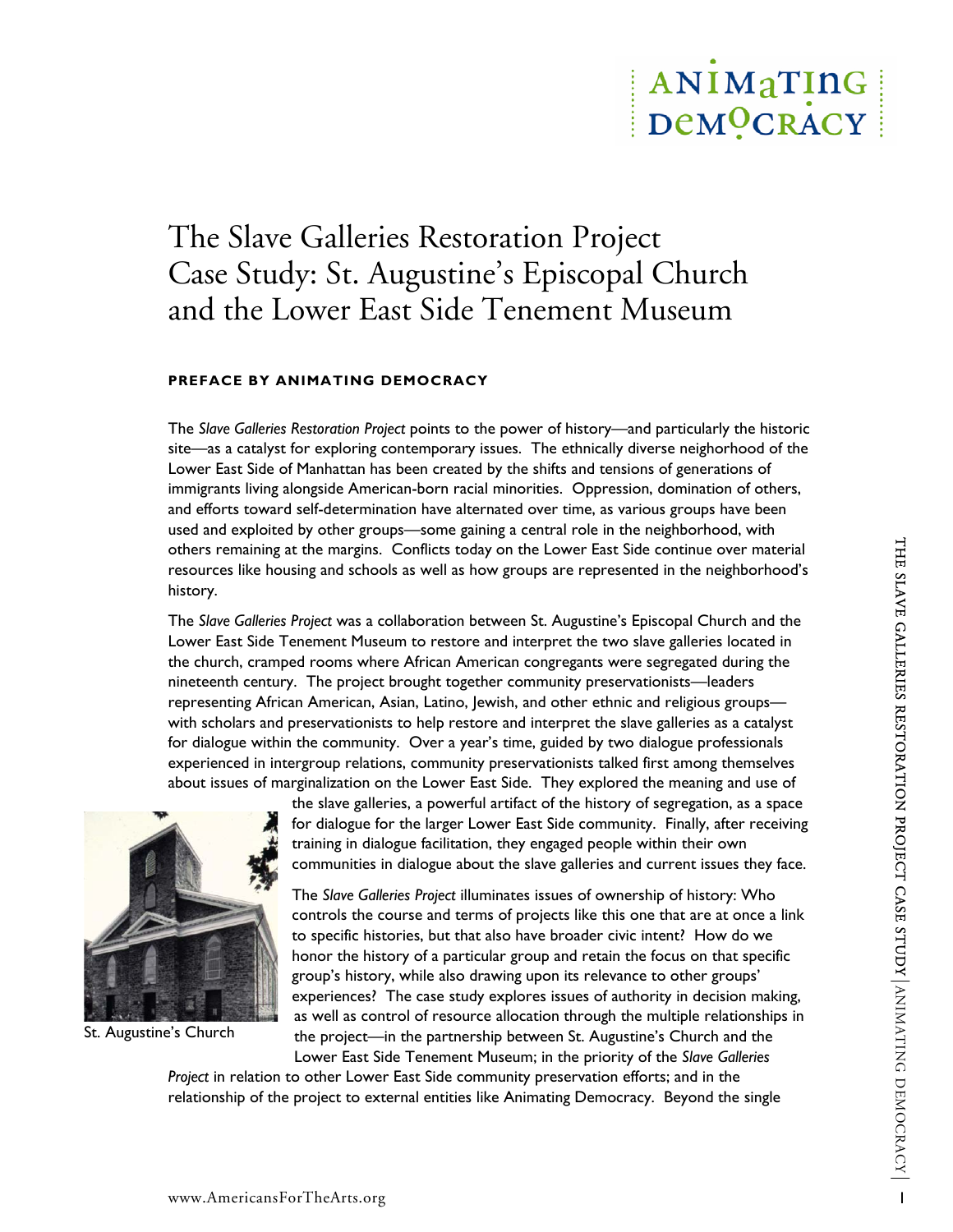project focus of the slave galleries, the *Slave Galleries Project* is also an excellent example of building and sustaining the community's capacity for civic dialogue through the creation of a cadre of community preservationists skilled in civic dialogue facilitation—community leaders who could imagine and apply their skill and understanding to other sites and issues on the Lower East Side.

Though the slave galleries reflect the past, they exist in the present as well. The project, by telling the story of the slave galleries, demonstrates the flow of history, the impermanence of established functions and meanings of historic sites—pointing toward a future that is open to still more change.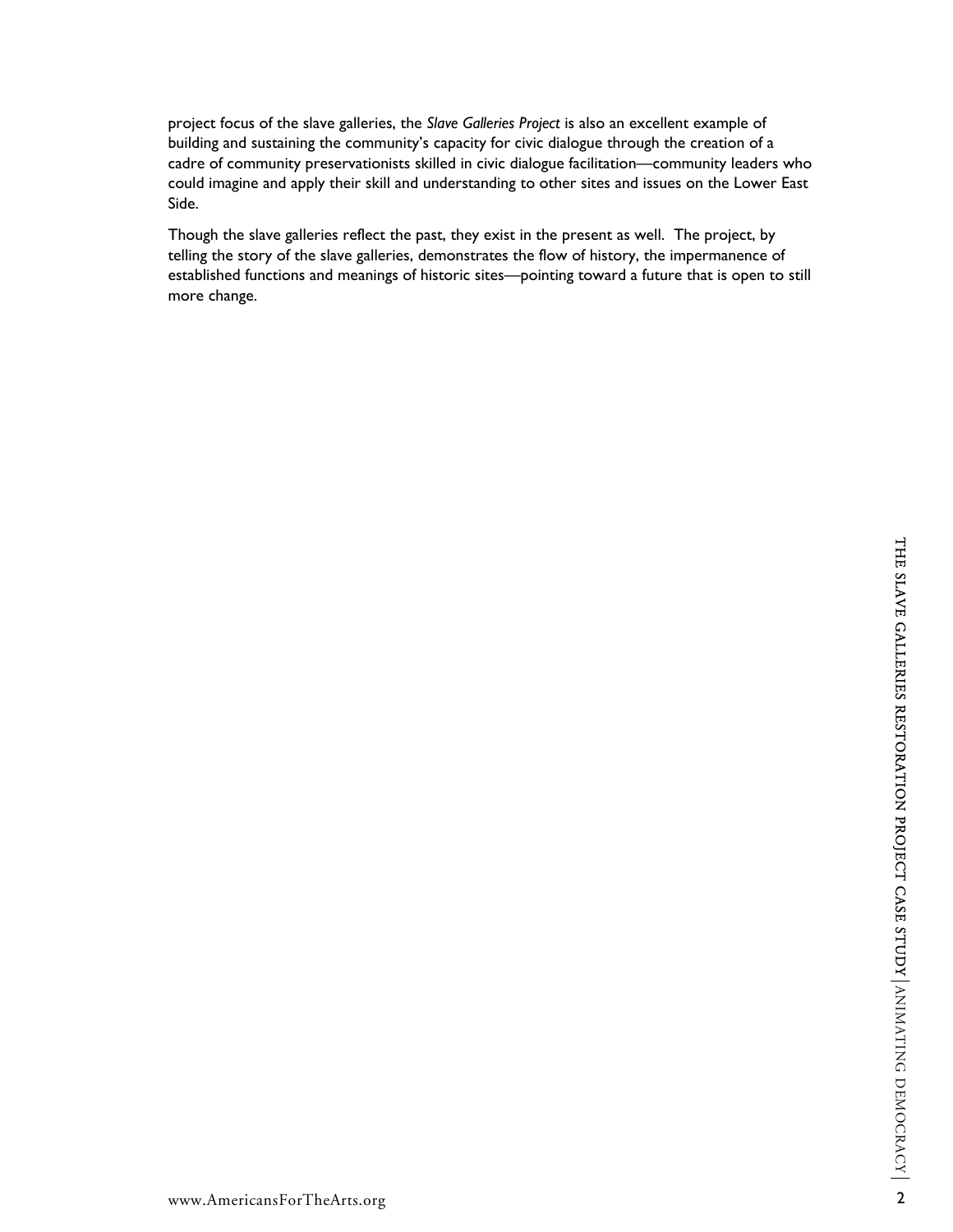# The Slave Galleries Restoration Project

# LIZ ŠEVČENKO, REVEREND DEACON EDGAR W. HOPPER, AND LISA CHICE

# **BACKGROUND**

The Lower East Side is one of the most ethnically diverse neighborhoods in the country. In addition to being home to significant African American and Puerto Rican populations, it continues to serve as an immigrant portal for the United States. In the last twenty years, it has become home to substantial numbers of immigrants from the Dominican Republic, China, the Philippines, Poland, Bangladesh, Myanmar, Japan, Korea, and India. For the neighborhood's immigrant residents, as well as many of its American-born racial minorities, their attempts to gain access to the centers of American life and power have been defined by constant struggles over boundaries of inclusion and exclusion.

These struggles have left their marks on the urban landscape. St. Augustine's Episcopal Church was built in 1828 for the city's patrician elite. Today, it houses the largest African American congregation of any denomination on the Lower East Side. The congregation worships in the shadow of two "slave galleries": haunting, boxlike rooms hidden above the balcony and to which African American worshippers were restricted. This rare artifact of racial segregation in New York stands as a stark, physical reminder of how and why boundaries of marginalization are drawn and contested.

Torix stands as a stark, physical reminder of now and willy boundaries of marginalization are<br>By the 1990s, leaders of St. Augustine's Church had become concerned that, as a result of<br>By the 1990s, leaders of St. Augustine By the 1990s, leaders of St. Augustine's Church had become concerned that, as a result of gentrification, the African American population of the Lower East Side was shrinking and that African American presence in the neighborhood could disappear. In response, St. Augustine's rector, the Reverend Dr. Errol A. Harvey, formed a committee to preserve and interpret the slave galleries, and named the Reverend Deacon Edgar W. Hopper as its chair. "We wanted to show that we were here," explained Father Harvey. He and the Slave Galleries Committee wanted to offer evidence that African Americans were present in the neighborhood as early as the 1820s and to create a testament to African American struggles and contributions for the future at a time when, after more than two centuries, African Americans could be pushed out of

the Lower East Side altogether. " . . . The time is *now* to look at this project," echoed Deacon Hopper. The question of being marginalized yet again is at issue."

In 1999 the Committee asked the Lower East Side Tenement Museum, with whom they had a long relationship, to bring its experience with research, preservation, and interpretation to the project. The museum agreed to conduct fund raising, to develop and direct a team of preservation architects, consulting historians, and researchers, and to commit its own interpretive staff.

The Lower East Side Tenement Museum's



View of one of the slave galleries from the church balcony

mission is to promote tolerance and historical perspective by presenting and interpreting immigrant and migrant experiences on Manhattan's Lower East Side. The heart of the museum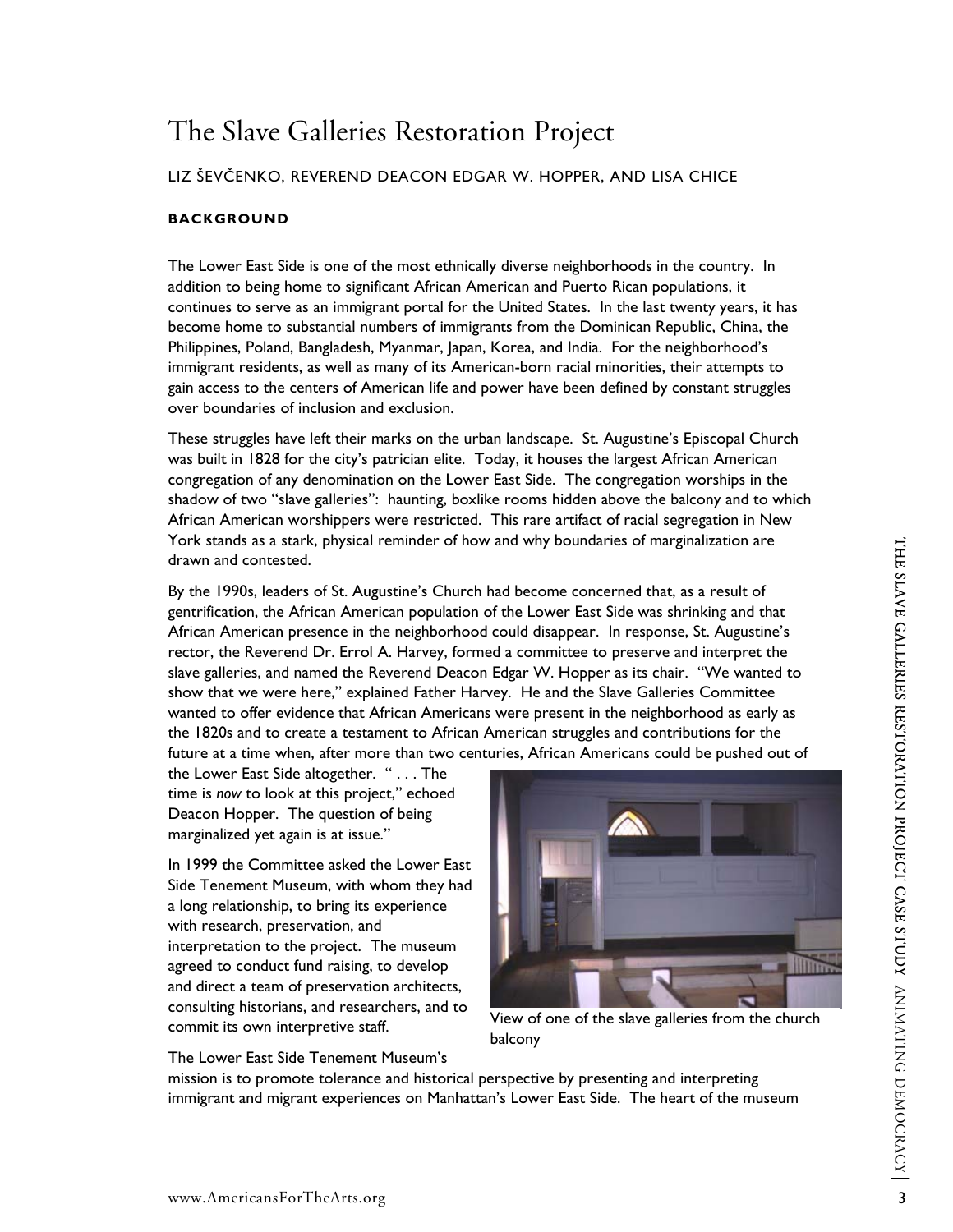is a tenement building at 97 Orchard Street, home to nearly 7,000 immigrants from 20 different nations between 1863 and 1935, when it was closed to tenants. By restoring the homes and telling the stories of the families who lived in them, the museum has been attempting to use the past to raise larger questions and community issues. During every tour, visitors are reminded

that crowded living spaces, sweatshop labor, access to public benefits, discrimination, language difficulties, and tough immigration laws are ongoing issues, as is the resilience and determination of the immigrants affected by them.

**…the museum began to realize that historic sites had special power to move people to consider some of the most pressing issues of our day from new perspectives.**

After years of successful educational programming, the museum began to realize that historic sites had special

power to move people to consider some of the most pressing issues of our day from new perspectives. The museum recognized that if we could harness that power effectively, and help other historic sites to do the same, we had the potential to create whole new forums for democracy in action in communities around the world. We set out to explore what role our historic site could play in addressing issues in our community.

When a new boundary was drawn around a section of the neighborhood, including the Tenement Museum and excluding St. Augustine's, several communities erupted in furor. The new Lower East Side Historic District was designated to highlight nationally renowned Jewish landmarks. Within days of the announcement, a Puerto Rican born city councilwoman denounced the district on Spanish-language television as "excluding Hispanics"; St. Augustine's Church protested to the state assemblyman that the boundaries marginalized African American historic sites and as such were openly racist; and an editorial in the *Daily News* fumed that "the result is really a Jewish Lower East Side historic district . . . as a stand-in for the history of the whole neighborhood . . . it looks more like a gerrymandered voting district than a coherent neighborhood."<sup>1</sup>

Church protested to the state sasembly<br>materix becomes the state sasembly and the both News American American<br>Fistoric sites  $\frac{900}{4}$  which lower Eart Side historic district... as a stand-in for the history of the<br>expl These battles over cultural representation are intimately connected to battles over material resources like housing and schools. The Jewish community council behind the district nomination and several Asian and Puerto Rican advocacy groups have been deadlocked in a conflict over a four-acre plot of land, an invaluable resource left barren for more than 30 years, because they cannot agree on how and for whom to develop it. Recently, pressures on resources for working-class families have become increasingly intense as the neighborhood rapidly gentrifies. To claim access to scarce resources, whether housing or cultural representation, residents have traditionally organized into what Deacon Hopper, who serves as the on-site coordinator for the slave galleries, calls "islands of ethnicity." Recent immigrants

**At the heart of the conflict lies the question: Whose neighborhood is it?** 

 $\overline{a}$ 

"become American" by adopting existing racial prejudices against African Americans, while African Americans resent foreigners who seem to advance out of poverty before them; generations-old Orthodox communities have waged intense turf battles with their

neighbors of color, while being maligned for their clothing and religious practices. At the heart of the conflict lies the question: Whose neighborhood is it? Who will be the centers of this neighborhood, winning the right to speak for its peoples, and who will be relegated to the margins?

The controversy confirmed our belief that the historic places in the neighborhood—in addition to representing different people—need to be catalysts for ongoing dialogue about the issues that divide us. Recognizing the deep divisons that existed among different ethnic groups in our

<sup>1</sup> Max Page, "Historic District Skews Story of Lower E. Side," *Daily News,* April 26, 2001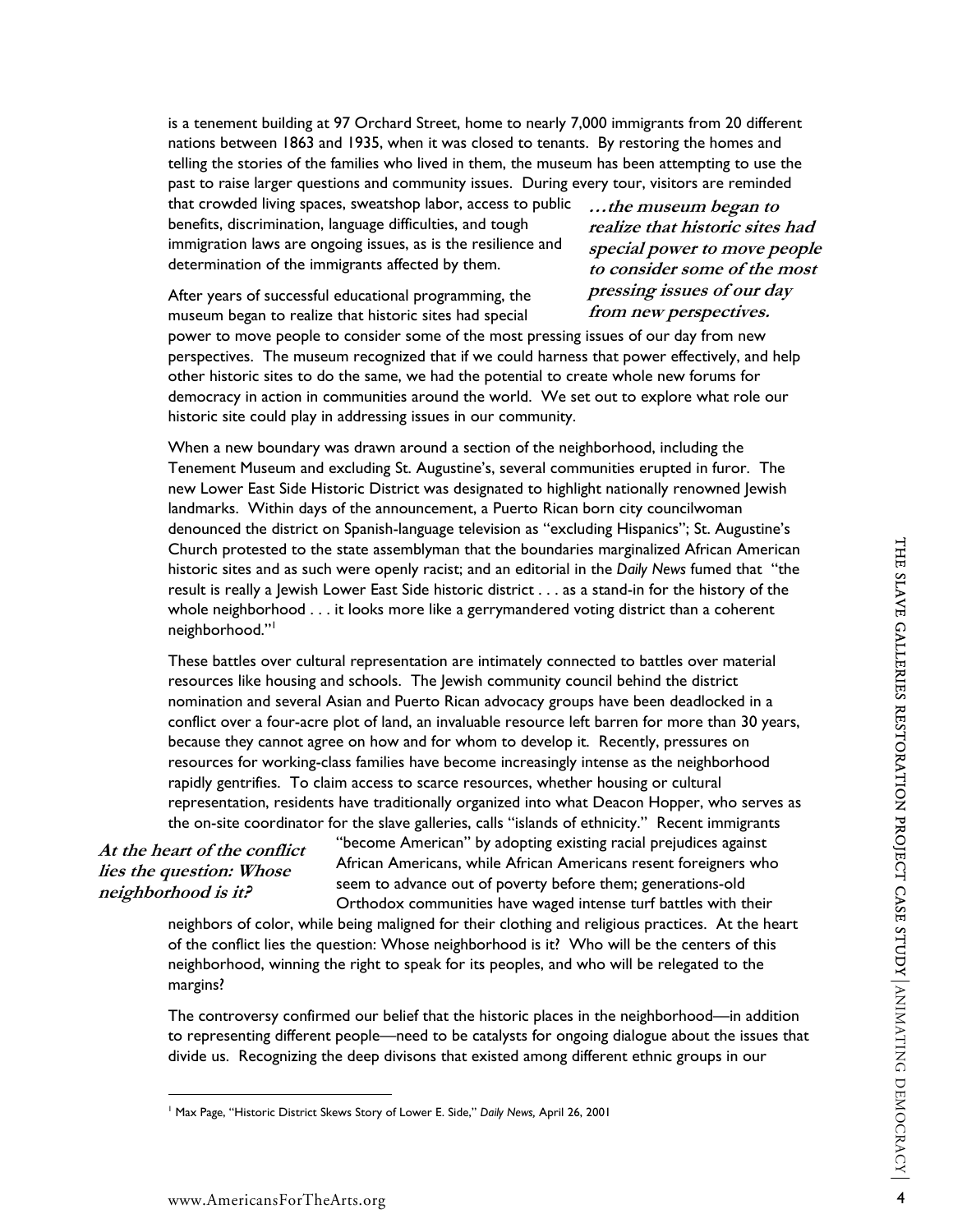neighborhood, the museum invited area residents representing over 20 nationalities and 10 community organizations to visit its immigrant homestead and share their own experiences of settling in New York. African American congregants of St. Augustine's Episcopal Church talked about migration and discrimination with immigrants who now live in the neighborhood. During these community dialogues, called Kitchen Conversations, community leaders discovered that experiences of marginalization and exclusion were common to almost everyone on the Lower East Side and, when properly framed, could bring our neighborhood together.

Inspired by this experience, the museum founded the Lower East Side Community Preservation Project (LESCPP), intended to bring together a coalition of diverse community leaders, to be called *community preservationists* (CP), who would work to identify, restore, and interpret local historic sites as foundations for dialogue on common community experiences and issues. St. Augustine's Church volunteered to make the restoration and interpretation of the slave galleries—the *Slave Galleries Project—* LESCPP'S first project.

The slave galleries were sacred sites in African American history. What meaning might they have for other Lower East Siders today? We began by inviting community leaders to the slave galleries one at a time and listening to their reactions. We soon discovered that the space served as an important metaphor for many different people's histories and experiences with marginalization and exclusion. Florence Li-Maldonado of the Chinese American Planning Council drew parallels to the history of segregation in Chinatown. Melissa Nieves of University Settlement remarked that it reminded her of the experience of illegal immigrants, who are part of this nation but excluded from full membership and participation. Not only did these visitors feel a deep connection to the space, they also offered ideas for how its preservation could have an impact on their own constituencies, as well as on the entire community. These leaders agreed that the project could promote education about slavery and intolerance, empower people who are facing adversity, and act as a catalyst for dialogue.

*In October 2001, I received an invitation from the Reverend Deacon Edgar W. Hopper to participate in the Lower East Side Community Preservation Project. I had never visited St. Augustine's Church before, even though the church that I attended in college and where I later served as an associate pastor was located on the same street at 97 Madison. This invitation from an African American community was my first experience of the Chinese community being invited into [a particular group].* 

> —Reverend Bayer Lee, Pastor Trust in God Baptist Church

of this nation between this membership and participation. Not only did these valions of the Slave Constituence of the species content of the species of the species of the species of the species of the species of the speci *I think that's the essence of why we're here today, building community. I think that learning history is painful, and we should really rethink how we teach history sometimes. Because it is painful. I think also the word segregation is a word that many people think is something of the past. But I think many people in our community still live with segregation inside their souls.*  What I'm hoping is that this space might become a place where people can talk. Where young *people can come and talk about history, talk about themselves, and connect it to the present problems that we have in our community.* 

—Melissa Nieves, Director Family Literacy Program University Settlement

The *Slave Galleries Project* at St. Augustine's Church was launched in February 2000. The event revealed the power of this unique space to inspire dialogue about urgent issues facing the neighborhood. Over 250 community supporters from varied cultural and professional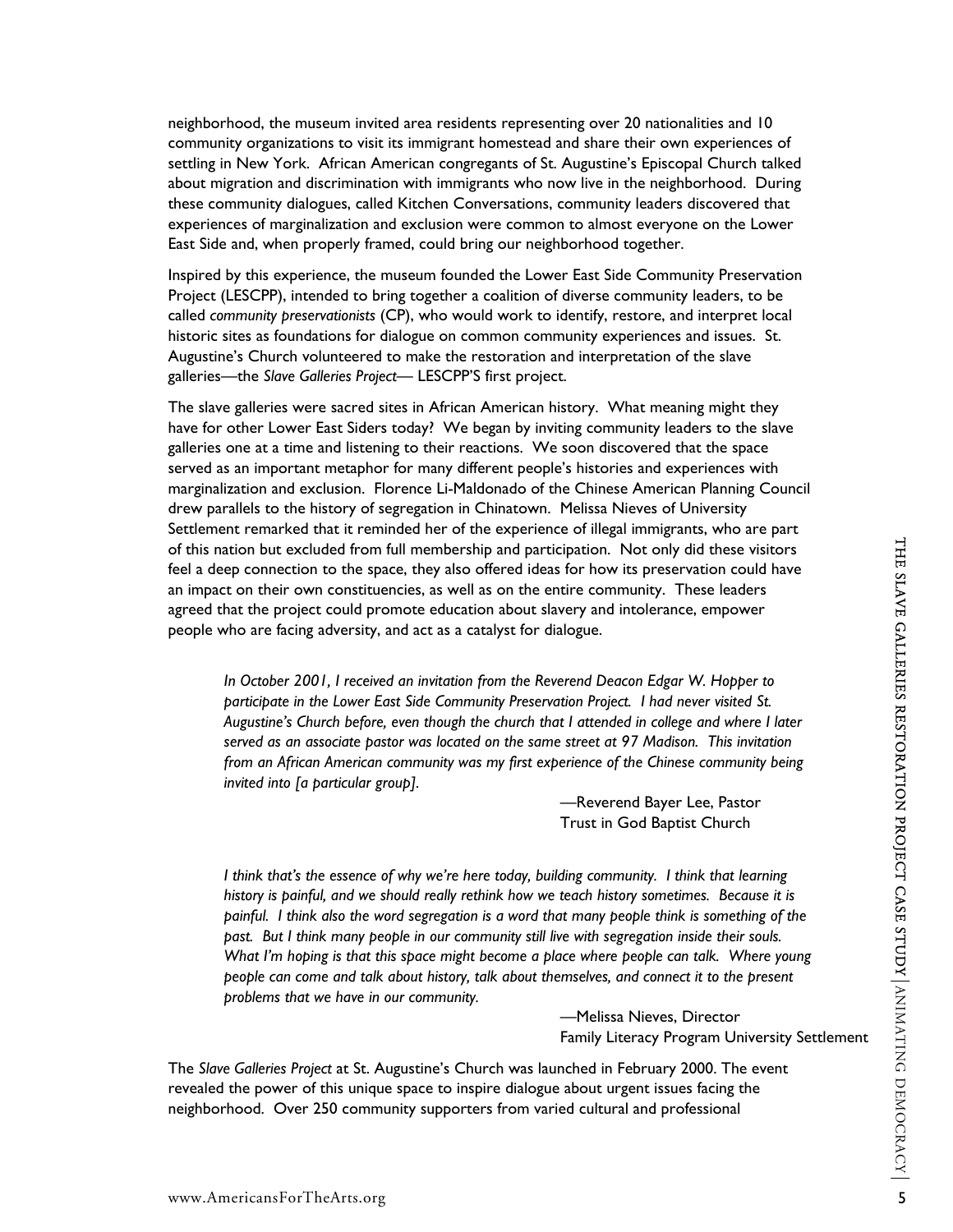backgrounds came to the church and, in small groups of ten, spent a few minutes in silent contemplation in the spaces. Reconvening in the sanctuary, they related how the space spoke to each community's experiences. The event, by chance, took place on the day after an Albany jury acquitted four officers involved in the shooting of Amadou Diallo. On that day the slave galleries served a critical function: it became a place for many different communities in our neighborhood to come together and address this wrenching, painful event. As people took the microphone and spoke, they tried to use the lessons of the slave galleries to make sense of what had happened, expressing a range of views. A spontaneous, urgent exchange about racial violence developed in the room. The slave galleries offered a deeply wounded community a new tool—a living history of slavery, and of the racism that supported it—to confront the destructiveness of contemporary prejudice. The need for a community forum was undeniable. We realized that the "slave galleries" should be opened and used for this purpose.

# **PROJECT ACTIVITIES AND APPROACHES**

At the start of the project, Deacon Hopper, Tenement Museum vice president of programs Liz Ševčenko, and program associate Lisa Chice met to establish clear project goals and outcomes. By identifying specific goals and objectives and measurable outcomes early on, we have been able to evaluate our progress throughout the process.

**Goal:** Restore, preserve, and interpret the slave galleries as a testament to the kind and quality of African American contributions to lower Manhattan.

**Objective:** Utilize genealogical and architectural research to complete: docent source book, tour script, final preservation report, evaluation.

Traditional historic preservation projects seek to uncover new information about the past. From the start, this project was guided by an additional goal: to use the story of the slave galleries to raise issues facing the community today, transforming a site of racism and exclusion into a catalyst for positive dialogue among ethnic groups. The intent to stimulate dialogue fundamentally shaped the *Slave Galleries Project's* development, clearly distinguishing it from other preservation projects and establishing a new model for the preservation and interpretation of historic sites. Dialogue was not tacked on but shaped the project from its foundations, laying the groundwork for a permanent resource for ongoing exchange.

# **Documentary Research**

**State the Constrainer of the state is an example to the state game the same of the state and the state and the state game of the state and the state and the state and the state of the state is the state of the state in t** The Tenement Museum hired graduate students in three areas: 1) the architecture of segregation in nineteenth-century New York Episcopal churches; 2) African American social history and genealogy; and 3) slavery and race relations in Episcopal Church history. Our researchers looked at census records, descriptions in African American newspapers, baptismal records, vestry minutes, slave narratives, and other sources. Once we had completed our first round of research, we invited leading scholars in African American history, architecture, and Church history to review the information uncovered and asked them to suggest additional points of inquiry and sources. The following historians served as advisors: Dr. Andrew Dolkart, School of Architecture, Planning, Historic Preservation, Columbia University; Dr. Martia Goodson, Department of Black and Hispanic Studies, Baruch College; Dr. Graham Hodges, Department of History, Colgate University; and Dr. Robert Bruce Mullin, professor of Church History, General Theological Seminary.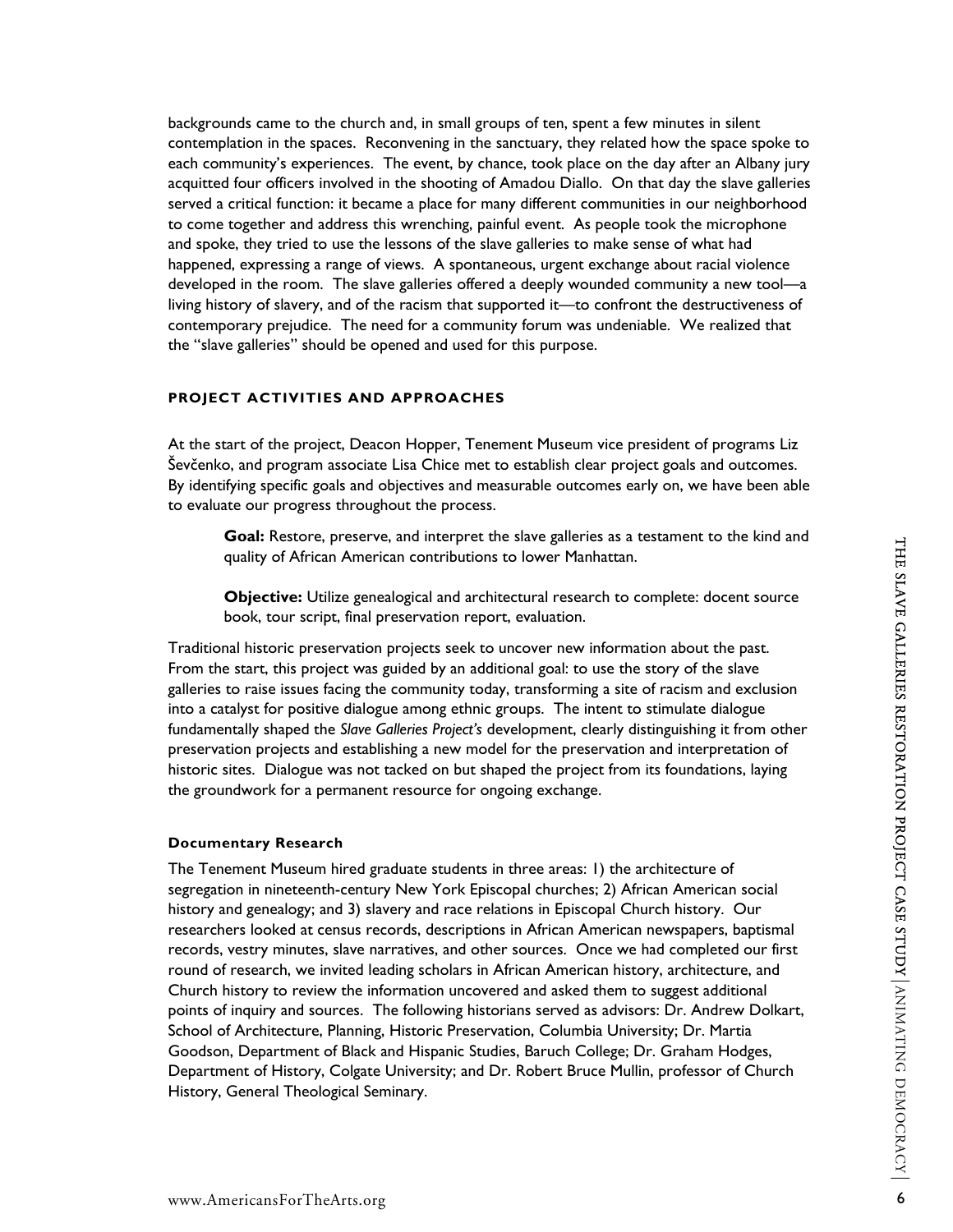The scholars suggested that we research specific individuals and churches and identified new archival sources for the following areas: further tracing of individual congregants listed in sacramental records, census roles and city directories through the 1830s and 1840s; examining manuscript collections of church officials and prominent laypersons; placing All Saints within the context of other churches in the neighborhood and those built at the same time; identifying the origin of the use of the term "slave gallery"; exploring the attitudes of the vestrymen at All Saints toward the issue of race relations and slavery.

From the beginning, our intent to stimulate dialogue determined three priorities: to humanize the experience of the space; to raise difficult and enduring questions; and to incorporate multiple perspectives.

### *Humanize the experience*

We believed that the powerful experience of sitting in the slave galleries could move people to a different emotional place, dislodging or disorienting rigid beliefs and opening them to dialogue on difficult issues. We sought to help people imagine themselves in the shoes of those who sat in the slave galleries. This goal led us to focus on the individual human experience of the space in both our research and preservation efforts. As we had in the

Tenement Museum, we worked to identify real people who sat in the space and introduce visitors to them.

It was extremely difficult to put a human face on these questions, since African Americans were rarely given names in any documents of the

**We sought to help people imagine themselves in the shoes of those who sat in the slave galleries.** 

period. Census records only identified heads of household, who were primarily white men; slaves and domestics were marked only with a line. We had few secondary sources to guide us: the subject of African Americans in New York City in this period has received little scholarly attention. Finally, painstaking research revealed the identities of some of the slave galleries' ghosts, including Henry Nichols, a free black saddler who was baptized in the church with his family in 1829, and John Rooke, a white congregant who brought two unnamed black servants with him to church in the 1830s. From here, we could begin to imagine real interactions, relationships, and experiences.

#### *Raise difficult, enduring questions*

It was extremely difficult to put a human face on these questions, since the slatre galleries.<br>
African Americans records only identified heads of housebold, who were primarily white men;<br>
she subject of African Americans Traditional research is designed to find answers, not to raise questions. Our priorities were reversed: we sought to use the story of the slave galleries to raise questions that are as pressing and unresolved now as they were a century ago. To pursue that goal, we focused our research around points of conflict, exploring the debates that took place around them. For instance, a debate arose among members of the Slave Galleries Committee, community preservationists, and the scholars consulting on the project about the use of the term "slave galleries" to describe the spaces hidden in the church. At the heart of the debate lay the fact that slavery in New York was officially abolished in 1827, one year before the church was constructed. Newspaper accounts from 1916 referred to the spaces as slave galleries. But would they have been called slave galleries when they were first built, a century earlier? The more critical question was: Were there slaves sitting in the space? The arguments between historians and committee members were intense, with one historian suggesting that referring to the space as "slave galleries" was irresponsible and inaccurate, while some members of the committee feeling that to *not* do so was tantamount to racism and to denying the continuation of slavery after manumission. While we worked to uncover accurate information about who sat in the galleries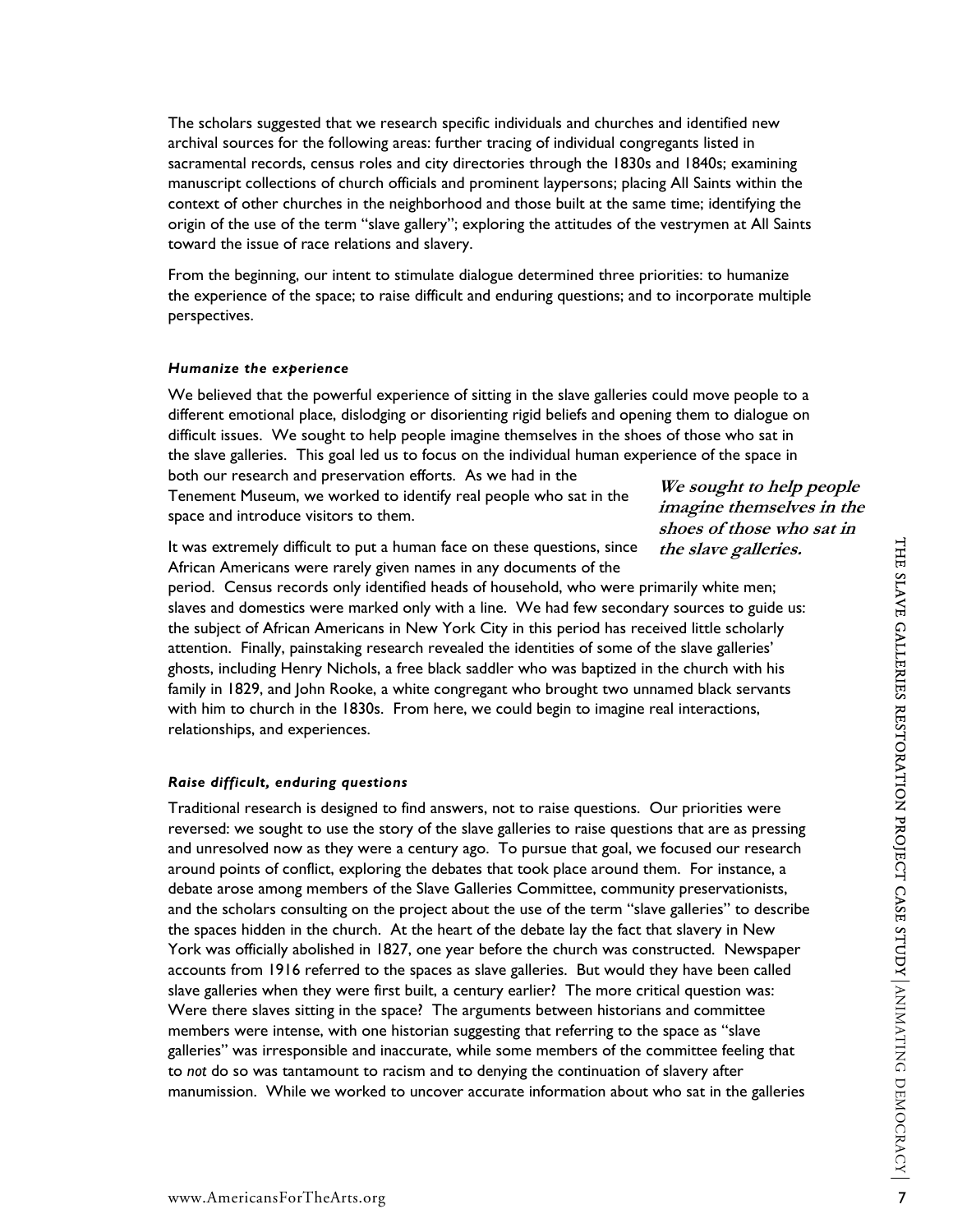(people with a mix of legal statuses) and how segregation flourished after the abolition of slavery (almost all churches in Lower Manhattan had "negro pews" through the mid-nineteenth century), we recognized that the story was more complex than a single truth. Instead, we tried to raise questions that underlie the debate: What difference did it make when slavery was abolished? What difference do legal rights or legal changes make? What is the difference between legal and social freedom? What did "freedom" mean then? What does it mean today?

We also examined conflicts that took place around the slave galleries in the past. What were some of the questions Henry Nichols would have asked himself? He would have heard a number of different arguments among African American New Yorkers about segregation. Some said blacks should go to white churches and refuse to sit in the "negro pews." Others said they should establish their own churches. What would Henry Nichols and the people he sat here with have thought? What was his vision for the future of the Lower East Side? Ultimately, these issues were integrated into dialogue questions and into the ways we introduced visitors to the space.

### *Incorporate multiple perspectives*

where locations the experience of the same preserves of the same of the measure of the measure of the same of the state of the state of the state of the state of the state of the state of the state of the state of the sta It was very important to the congregation to preserve the slave galleries as a sacred site of African American people. The Slave Galleries Committee sought to make the slave galleries at St. Augustine's a center for an African American Museum in Lower Manhattan. Most "ethnic museums" focus their attention on visitors perceived to be direct descendants of the historical actors. But while focusing on the slave galleries as an African American site, St. Augustine's and the Tenement Museum believed that there were multiple heirs to the galleries' difficult legacy. In order to inspire dialogue about how marginalization and exclusion are a collective problem and responsibility, we needed to identify and exchange views about how everyone in the neighborhood has experienced it. This commitment shaped our research process significantly. All along the way, we invited our diverse team of community preservationists to comment on the latest research and make suggestions about how the story we told to visitors could be made relevant to their constituencies. As we shared our latest findings about how racial segregation functioned within the church, or how slavery continued to operate after abolition, we asked community preservationists to tell their personal histories and the histories of their communities and how they related to this story. Their input suggested that in some cases research would include what was distinctive about different communities' experiences of marginalization on the Lower East Side (e.g., the coolie trade), and in other cases would help us to highlight the shared aspects of the experiences of the slave galleries.

*One cannot underestimate the importance of cross-cultural dialogue. Even if, when we look at or attempt such a process, we find inherent flaws, we shouldn't shirk from this. Because tentativeness, variability, being gun-shy are always part of this sometimes gut wrenching process. What is really significant about such efforts is that they are even attempted. The effort expended, in and of itself, is an important avenue to building the bridges, and closing the cultural gaps, that divide our communities today.* 

> —Steve Yip, Director of Operations Chinese American Planning Council

This dual approach—to preserve the slave galleries as both a sacred site of African Americans and as a symbol of diverse experiences of marginalization and exclusion— raised challenges and tensions, as well as opportunities. From the start, the committee was eager to invite diverse community leaders into the space, but it was equally concerned about defining and limiting these leaders' role. To open up the project to others so early in the process was a testament to the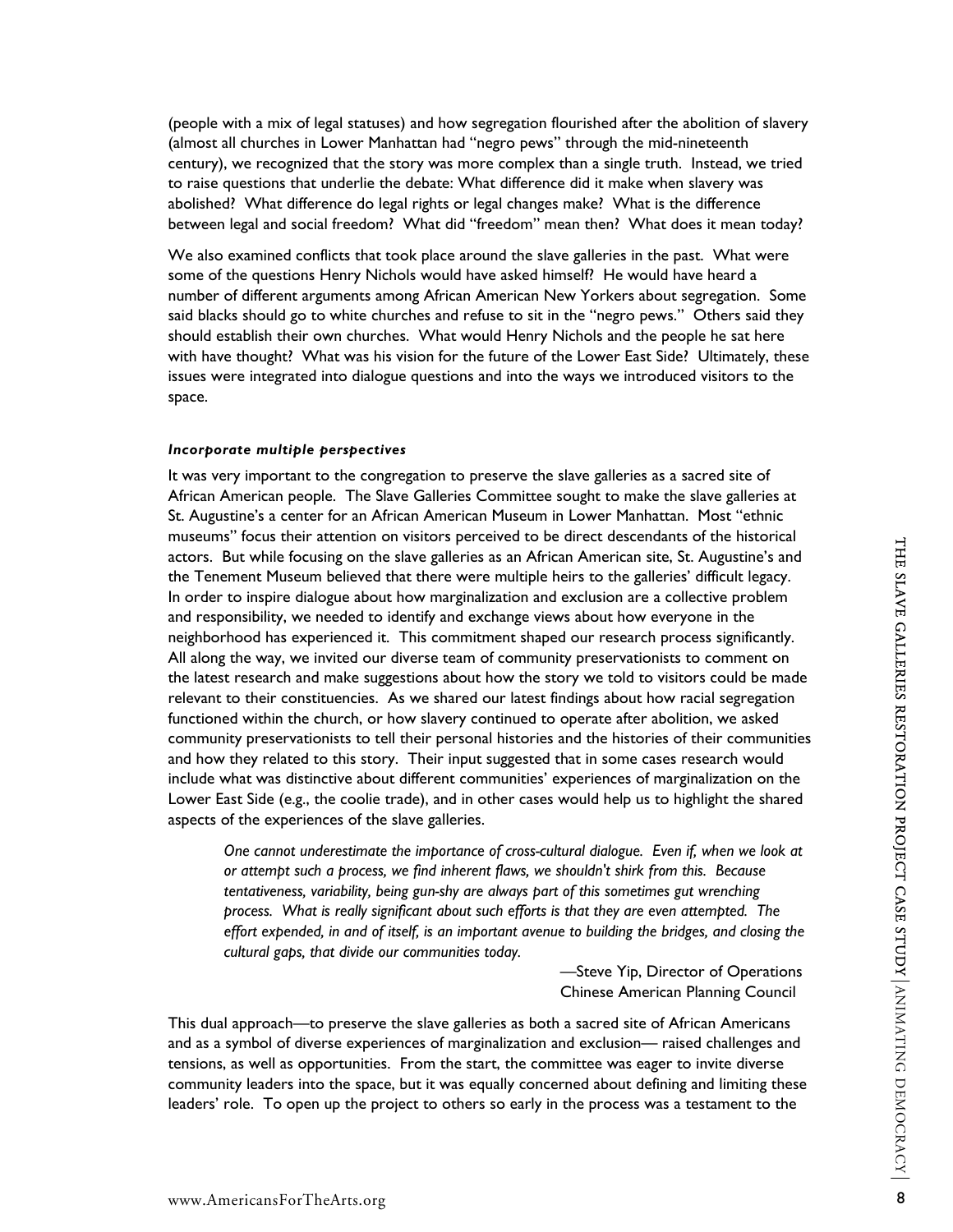church's commitment to including the entire community, and was the only way to ensure genuine support. But to do so also posed a great risk for the church: since members of the Slave Galleries Committee could not yet know themselves exactly how they wanted the space to be interpreted, they risked being taken over by the opinions of those whose advice they sought.

Despite these reservations, the church set a generous tone and created a context for open collaboration and exchange. As a result, many community preservationists began to feel a deep connection to and ownership of the space. In meetings a preservationist might say, "When we start bringing people to the space, we should. . . " or "When we restore the space, we should. . . " The fact that these community leaders—none of whom were African American or historians or official historic site preservationists—could feel such a stake in the project, was a sign of the project's strength and future success. But the use of the term "we" also felt threatening to the Slave Galleries Committee's sense of primary ownership and control.

In March 2002, all completed documentary research was compiled for a docent source book for tours of the slave galleries space. Researcher Allen Ingraham consulted with Roz Li to ensure that key documentary and genealogical findings would be incorporated into her final report, giving the Slave Galleries Committee the supporting materials and knowledge to conduct the restoration and interpretation.

#### **Preservation**

It was difficult to piece together the story of the use of the slave galleries since there were so few sources to guide us. Because of this lack of documentary evidence, the galleries themselves were our most powerful witnesses to the lives of African Americans here. As we did in our research, we focused our preservation efforts on uncovering the human experience of the space: What was it like to sit in the galleries? Could people see? Could they be seen? Could they

**"The emotional response elicited by this project is of an intensity I have not encountered in any of my preservation projects." —Roz Li**

The Tenement Museum referred its preservation architect, Roz Li of Li/Saltzman Architects, to work with the *Slave Galleries Project*. Through her work on the museum, she had gained rich experience in uncovering the histories of marginalized peoples. In addition, perhaps most significantly, she understood the power of these "modest" spaces and had learned a great deal about making tiny

hear? Were they locked in? Did they have pews to sit on?

**Li/Saltzman Architects** 

spaces accessible to the public. She advocated for this project to transcend conventional preservation approaches. Li told us, "The emotional response elicited by this project is of an intensity I have not encountered in any of my preservation projects. I encountered not only excitement and pride, but also denial, guilt, anger, and hostility. This is why the preservation of the slave galleries is exciting—it offers the potential to be a vehicle for healing."

**Preservation**<br> **EVALUATION** Direct operator the story of the use of the slave galleries since there were so<br>
flew sources to guide us. Because of this lack of documentary evidence, the galleries then<br>network over ear con The layers of denial are intricate. One neighboring church in Chinatown, the First Chinese Presbyterian Church (formerly the Market Street Reformed Church), built in 1818, also had hidden galleries. When Li attempted to visit the church and talk with people about the *Slave Galleries Project*, she had a difficult confrontation and was not allowed on the church premises. Subsequent attempts to contact the church were also unsuccessful. When Pastor Bayer Lee of Trust in God Baptist Church (another church serving the Chinatown community) learned about our difficulties, he inquired of various members of the First Chinese Presbyterian. He, too, sensed their resistance to acknowledging their church's history. He also suggested that this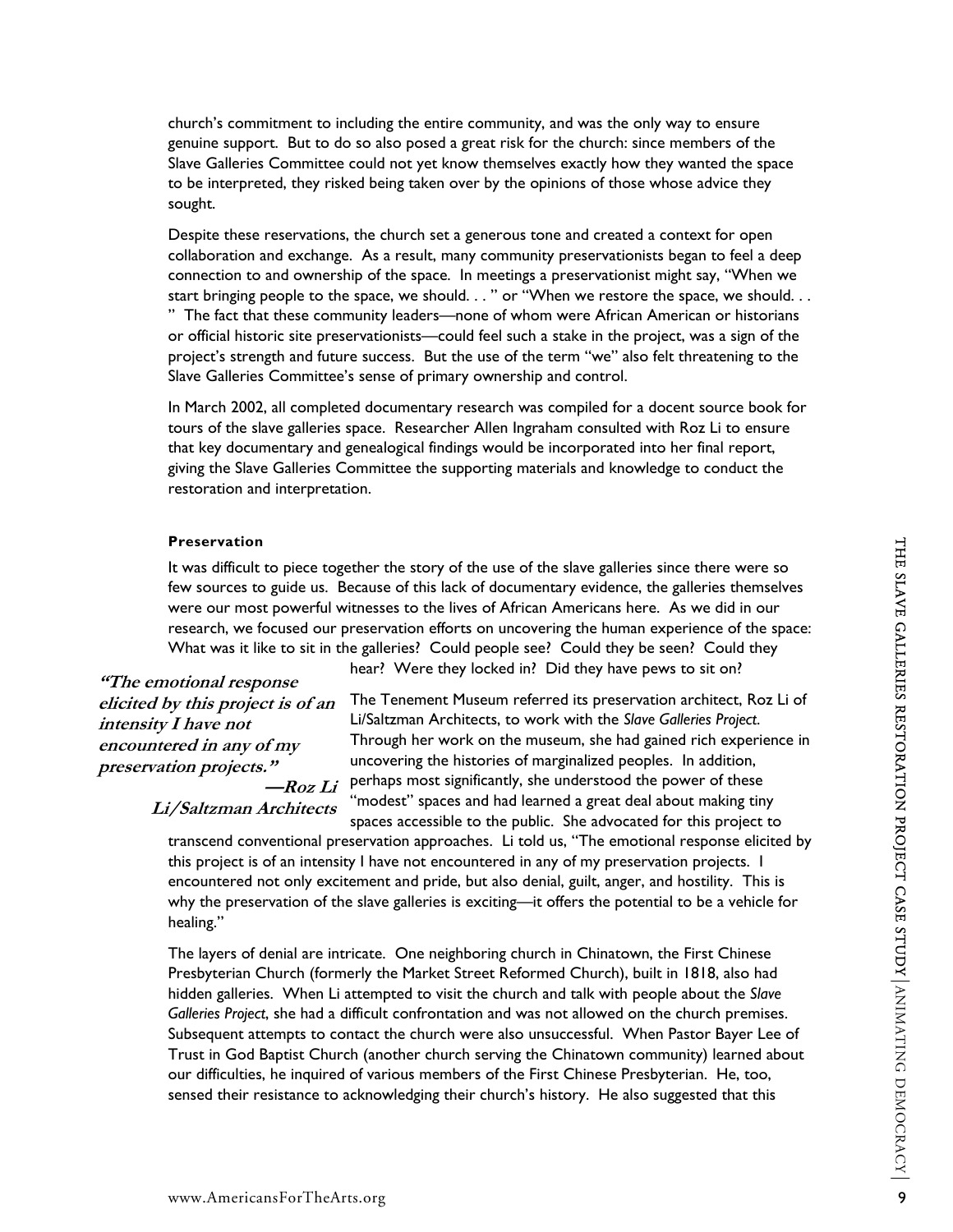might stem from the Chinese community's reluctance to become involved with the broader community.

Even within St. Augustine's congregation, committee members found that there were congregants who refused to confront the history of slavery and the implications of the hidden spaces in their church. In the course of the Slave Galleries Project*,* we learned that even some active participants had not been in the galleries until very recently.

Li studied the wood, paint, and nails of the slave galleries rooms. Her work focused on discovering what the people who constructed the galleries intended, uncovering its use and any changes made to it over time. Last year, along with Cynthia Hinson, a color chromatologist who analyzes paint samples, and Russell Powell, a historic woodwork contractor, Li performed an analysis on the floors, walls, and window to find out what changes had been made since the building was erected in 1827—1829. Li focused on the platforms and underlying steps, window areas, pews, and comparisons between the east and west galleries. She discovered that the window frames were installed after the original design of the galleries, suggesting that originally

they would have been open, allowing people to see. Through paint analysis, she also discovered the outline, or "ghost" of a pew in the east gallery, suggesting that people might have sat there. What would it have been like to see but not be seen? What did it feel like to have formal church seats, but be sitting up there?

Li met with the Slave Galleries Committee and first presented her draft existing conditions report in October 2001. She outlined issues and decisions for the committee to consider as they planned the restoration and attempted to define exactly



Slave gallery bleachers

how the slave galleries could be used. This meeting was an opportunity for Li to gain an understanding of the committee's intentions for the space and resolve any conflict between their expectations and her findings and recommendations. After Li's presentation, the committee was expected to review the full document and voice any questions or concerns. In January, Li prepared a summary memo to guide them in their internal decision-making process. The committee was asked to consider programmatic and logistical uses of the space, public facilities for visitors, safety and code requirements, and interpretive needs.

to have formal church seats, but be sitting up<br>
Limet with the Slave Galleries Committee<br>
conditions report in October 2001. She<br>
conditions report in October 2001. She<br>
committee to consider as they planed the<br>
committee Once the committee had reviewed the report and considered her recommendations, Li met with them again in the spring of 2002. She accompanied core committee members on a physical walk-through of the space to determine what the proposed visitor experience would be and what new construction would be needed to accommodate and help visitors to experience the space in a meaningful way. At the Tenement Museum, new research findings are continually incorporated into interpretive materials. Thus, the committee agreed with Li's recommendation that the program should be conceived in a way that is open, flexible, and can readily reflect new discoveries; and that the space should be presented to reflect the "process" of preservation, rather than as a static exhibit.

The committee's vision for future programs will utilize both east and west galleries for public viewing. The key features of the proposed visitor experience are: an orientation in the church sanctuary, a platform for viewing the east gallery installed just outside the windows, historic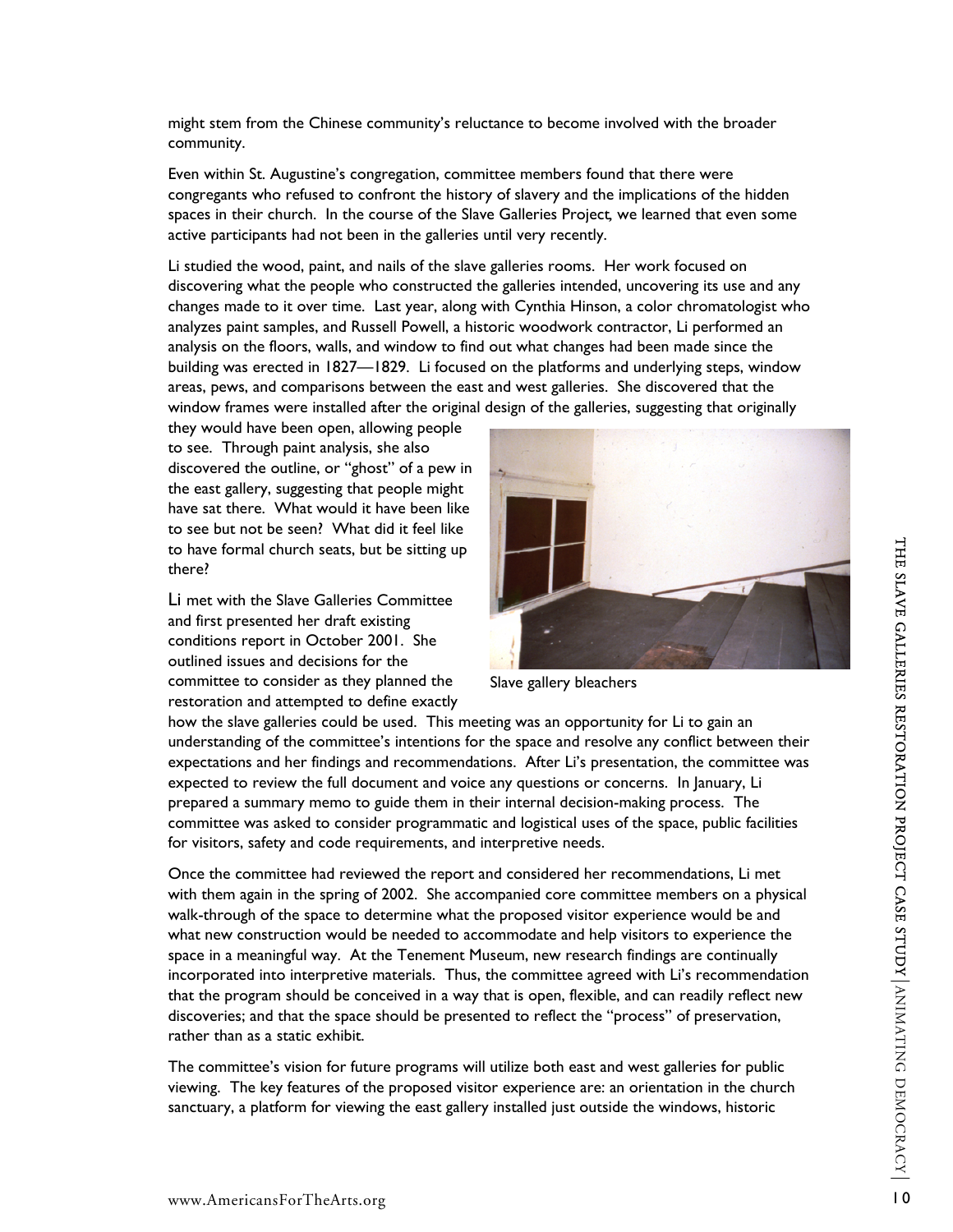features in the east gallery will have numbered labels keyed to a printed brochure, which will explain the feature (the paint ghost of a pew).

**Goal:** Build community support for the Slave Galleries Project and create opportunity for cross-fertilization among diverse groups.

**Objectives:** Host three facilitated LESCPP meetings; identify ways the slave galleries might address common community concerns.

More than anything else, what set the Slave Galleries Project apart from other historic preservation projects was the involvement of community members every step of the way. "We could have just done this alone," Deacon Hopper said. But to create a catalyst for positive dialogue about and among different ethnic groups today, St. Augustine's and the Tenement Museum made a commitment to involve their community in the preservation process from the ground up. Each institution drew on its body of community contacts to identify and recruit other community preservationists who would serve as the community advisory group for the *Slave Galleries Project*. Involving community leaders in the process right from the start forged relationships between them, secured their continued contributions to LESCPP, and created an interest in working on future public history projects in our community. Furthermore, learning about these communities' contemporary concerns helped us to use the slave galleries and their history to engage people in dialogue about issues that matter to them.

*Our involvement [in LESCPP] offered us a unique opportunity to achieve certain of our preservation goals. Namely, it offered us the opportunity to get the kind of "cross-cultural" participation that we always wanted to have reflected in our preservation process. We did not want to restore and preserve this important site without input from others in our community as to what the process meant, and would mean to their various constituencies.* 

> —The Reverend Deacon Edgar W. Hopper St. Augustine's Episcopal Church

### **LESCPP Meetings**

Unrinovement (in LESCAP) of the Control of one of the Control of the Control of the Control of the Control of the Control of the Control of the Control of the Control of the Control of the Control of the Control of the Co Project staff reached out to community leaders from dozens of neighborhood religious institutions, settlement houses, social services and cultural organizations, and civic associations. The first meeting of the LESCPP introduced the power of history and preservation to generate excitement about the *Slave Galleries Project*—and how it could impact the community as a whole, enhancing the work of preservation, community, and neighborhood. Community leaders were to be invited to make commitments to participate.

On November 30, 2000, 34 community leaders had the opportunity to view the slave galleries, learn about the progress of the documentary and architectural research, and share their reactions to the space. The meeting began with a visit to the galleries and airing of personal responses, such as these:

It hits you. It puts you in their shoes. I wouldn't like it done to me. You think you know what they felt. . . .

> —Nicoletta Azure New York City Housing Authority / Smith Houses Resident Association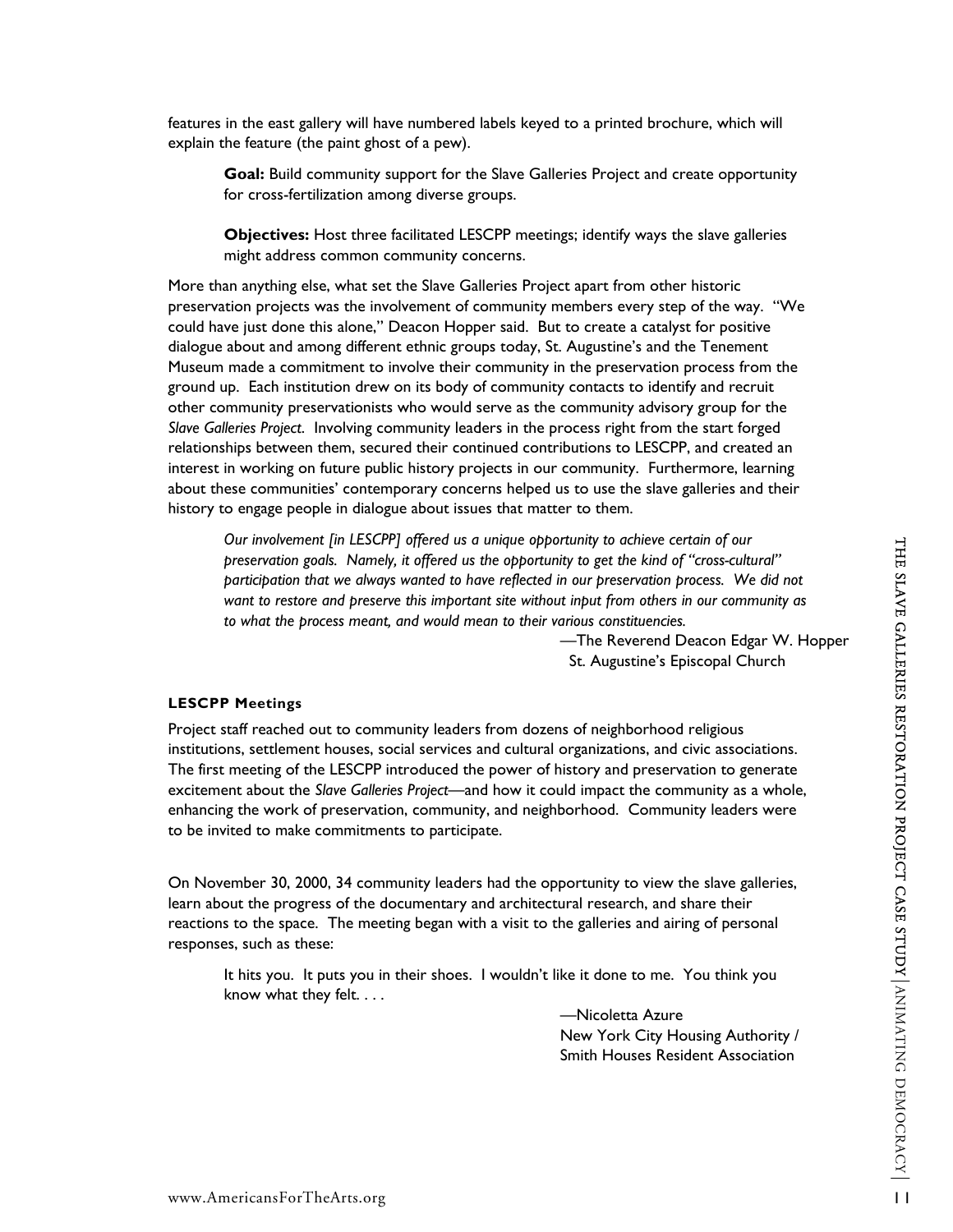The immigrant community doesn't always have an understanding or appreciation of the struggles of their activist forbearers. How can we relate [to the history of their efforts and use this to inform our work]?

> —Miguel Hernandez Office of Congresswoman Nydia Velazquez

It's very important for kids to learn about neighborhood history. The kids that live here in the Lower East Side don't necessarily know the community very well. They need to be aware of it. The tour helps them realize the resources they have surrounding. . . . They feel a pride in the place they live, they  $\dots$  see it's not just a ghetto, but that it has historical significance.

> —Florence Li-Maldonado, PAVE program Chinese American Planning Council

Building from these personal responses, we began to imagine ways the space could move people to achieve positive, shared, community goals. We asked, "How could the slave galleries enrich the work you do? What programs are you currently running that could be enhanced and advanced by participating in the *Slave Galleries Project*?"

Though early community preservationist meetings yielded promising results, we realized that a more deliberate dialogue structure would be critical for bringing communities together to address the issues that divided them. Animating Democracy advisor Wayne Winborne recommended facilitators Tammy Bormann and David Campt, a team with extensive experience at training dialogue facilitators around racial issues. Bormann and Campt were hired to work with project staff to design dialogues that would 1) generate reactions to the slave galleries and ideas on how it could be used as a community resource; 2) address issues of racism and marginalization through a historic site; and 3) utilize this process as a community-building tool. In the project's first phase, Bormann and Campt engaged the community preservationists in a series of dialogues around the process of interpreting the slave galleries. We asked them to design three dialogues to take place over the year that would move community preservationists from reflecting on personal reactions, to sharing community concerns, to identifying how to work together in the future.

*One does not visit an historical space with the power of the Slave Galleries without learning something about himself and the world around him. A historical site such as the Slave Galleries breaks through the boundary of subjective interpretation with the sheer force of its physical presence. A visitor can feel, smell, touch, and taste the historical reality represented by the existence of the space.* 

—Tammy Bormann, dialogue consultant

ercommented maturity sometimes and David Campi with extensive experiences<br>with project sarff to design dialogues fact would by generate reactions to the skine galleries and<br>ideas on how it could be used as a community reso The first task was to introduce the Committee to the use of dialogue in the restoration and interpretation process. Museum staff and Deacon Hopper, as St. Augustine's liaison, vetted all information with the Slave Galleries Committee to support their stakeholder role as a decisionmaking body and review information with them, before it was presented to the larger community. This meeting served as an introduction to the community-wide LESCPP meetings. It familiarized the Committee members, who would be "hosting" the larger community throughout the project, with the intent and methodology behind the dialogue process. Bormann and Campt introduced the concept of dialogue and its potential as a community-building tool. Each meeting participant received written materials restating key points about the dialogue process. With this information, they identified a set of ground rules to guide the dialogues.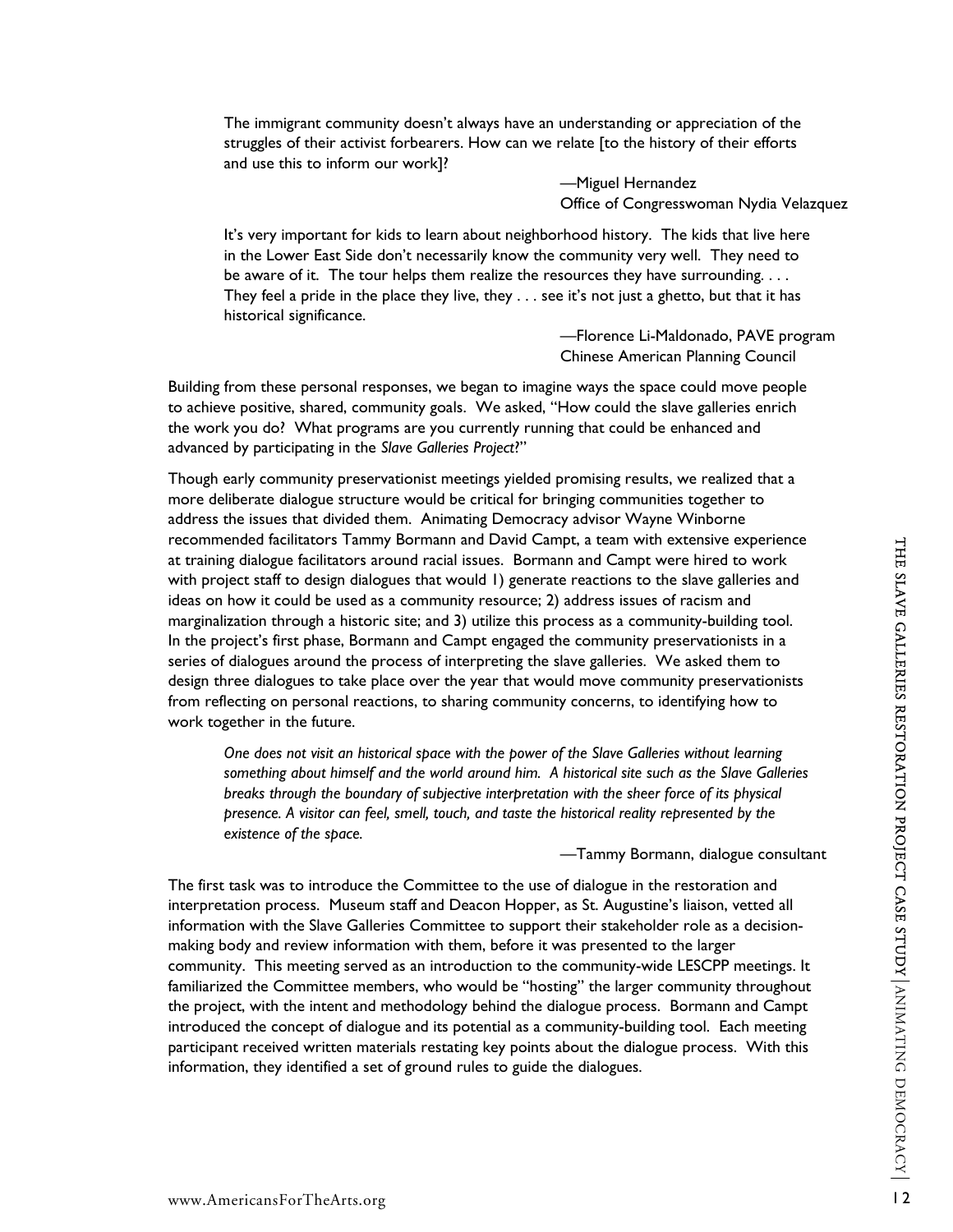The first LESCPP meeting to be led by our professional facilitators introduced community preservationists to the dialogue process as a mechanism for generating insights and perspectives for collaborative learning. Project staff shared the latest research findings about who sat in the slave galleries and beliefs that shaped the practice of segregation. We employed dialogic processes to move from relating personal reactions to exploring the implications of these

findings for the community today. As we discussed our latest findings about how racial segregation functioned within the church, or how slavery continued to operate after abolition, we asked participants to tell their personal histories and the histories of their communities and how they related to this story. Throughout the discussion, it was clear that the Slave Galleries were not only a powerful vehicle for education about African American history

**Pastor Lee talked about the parallels between the history of the Slave Galleries and Coolie trade, recalling that many Chinese laborers were forcibly brought to work in the Americas on the same ships that had been used for Africans.** 

but ideal catalysts between communities, about parallel experiences of racism and exclusion. Pastor Lee talked about the parallels between the history of the Slave Galleries and Coolie trade, recalling that many Chinese laborers were forcibly brought to work in the Americas on the same ships that had been used for Africans. "The connection is there for anyone, since we have all experienced the pain of being denied rights for any reason whether it's gender, race, nationality, or religion," said Cenen, a Puerto Rican artist and activist. These stories established new ground among participants and inspired thinking about how to interpret the space. "People feel like they're the only ones who have experienced pain or suffered," Onika Abraham, a member of the Slave Galleries Committee agreed. "With children, this [exposure] could help prevent prejudices from forming." Participants agreed that they would like to learn more about parallels such as the Coolie experience. Deacon Hopper and the committee members encouraged this direction, because they felt a responsibility to serve as role models for other communities' efforts to uncover their histories.

they re he only ones who we species complete the completion of suffice than a member of the Slave Galleries Crom forming." Participants agreed that they would like to learn more about parallels<br>such as the Coolie experienc Dialogue revealed compelling reasons for the project staff to look at history in richer, more multi-faceted ways. These discussions changed the way Lower East Side history was defined. Project staff made a conscious effort to involve people on both sides of the sensitive debate over the boundaries of the Lower East Side Historic District and the neighborhood identity the district promoted. For instance, the Lower East Side Business Improvement District (BID), one of the two institutions responsible for the historic district nomination, consistently sent a representative to LESCPP meetings. At each meeting, director Andrew Flamm witnessed the dozens of Asian, Latino, and African American Lower East Siders who cared passionately about their history, their neighborhood, and the powerful site of the slave galleries. He explored

**"I can't wait for the first student to make the connection between the use of the segregated spaces at Eldridge Street [Synagogue] and the use of the slave galleries…" —Lucien Sonder education coordinator** 

points of connection and synergy between sites within and outside the boundaries of the district—between histories it promoted and ones it had excluded. For instance, Lucien Sonder, education coordinator from the Eldridge Street Synagogue, a featured site in the historic district, expressed eagerness to bring students from her educational programs to the slave galleries. The Eldridge Eldridge Street Synogogue Street Synagogue also has segregated galleries where women sat during services. Acknowledging the complex

differences in experiences of segregation, she nonetheless saw the galleries as a critical departure point for building bridges and dialogue between two Lower East Side communities: "I can't wait for the first student to make the connection between the use of the segregated spaces at Eldridge Street [Synagogue] and the use of the slave galleries, she said. Recognizing these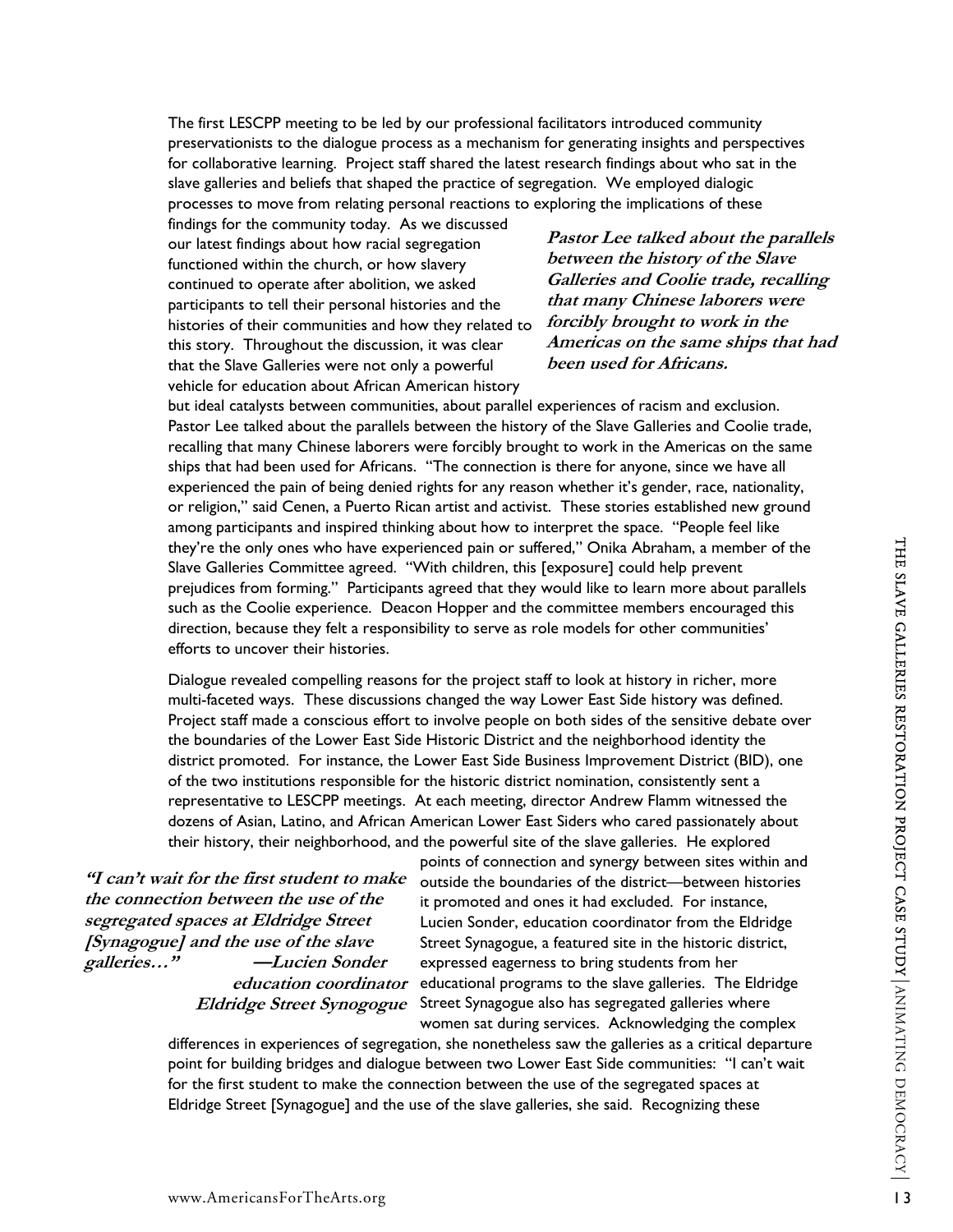convergences as beneficial to the neighborhood's identity and growth, Flamm declared, "The space offers an additional resource for promoting our historic district to visitors from outside the community." BID added the slave galleries to their tourist brochure about the neighborhood, significantly changing the portrait of the Lower East Side they convey to the public.

The third LESCPP meeting asked community preservationists to confront potential barriers to productive dialogue, and to identify ways the committee could address them in their interpretation of the space. Terry Sheehan, adult literacy program director and NYPL librarian, suggested that for white people, there may be resistance to or denial of this history, or that resistance comes from across groups. "Visitors may experience conflicting feelings—they might want to know but may be afraid. Some people are not aware or do not acknowledge the history of slavery in the North." The group suggested that a visit to the slave galleries should always include opportunities for open reflection, dialogue, and debriefing—that it be a space for people to come to terms with difficult emotions. Pastor Lee thought that the Chinese community would be surprised that we are doing this. "At first the Chinatown community might think, 'What does this have to do with me? Why am I here?' We could ask them if they find something parallel to their own experiences. Because a lot of Chinese residents don't know anything about the Coolie trade, they may be missing a way of connecting with the story of the slave galleries."

The fourth LESCPP meeting took place in October 2002. It was the last meeting formally hosted by St. Augustine's, and it was an opportunity to present an overview of the many achievements of the *Slave Galleries Project* and embark on a dialogue about the future of LESCPP. We reflected on what we learned about using historic sites to stimulate community dialogue and how we could imagine using dialogue in our own lives and work in the community.

by St. Augustines's, and it was an on portunity to present an owerwhere of the many achievements<br>of the Slove Galleries Project and embatk on a dialogue about the future of LESCPP. We reflected<br>could imagine using dialogu Finally, we invited community preservationists to consider how each of them might replicate the slave galleries model, how they might interpret similar sites in their own communities and use those to support community building and collaboration. We brainstormed lists of additional neighborhood places or sites to be developed and discussed why it would be important to recognize these sites and how they could contribute to community dialogue. The lists were remarkable in the types of structures and places that were identified, the layered histories of how the spaces functioned, what groups they served, and the social issues that were enmeshed in the stories of each site. Of this list, several themes and sites were adopted and developed in the next phase of LESCPP and served as the base of our collaboration on other public history projects.

What places in the neighborhood should have their stories told? What would telling their stories do for the neighborhood?

# **LESCPP MEETING NOTES OCTOBER 7, 2002**

- **Jewish Forward Building,** 149 Canal Street, owned by Chinese Hand Laundry Alliance
- **Vladeck Houses,** Madison and Jackson (also suggestion of public housing in general)
- **namesakes, neighborhood before public housing, uncover the history**
- **Ritualarium**, 313 East Broadway
- **Firehouse**, across from St. Augustine's on Henry St.
- **Places w/o architectural typology** events have taken place but no architectural significance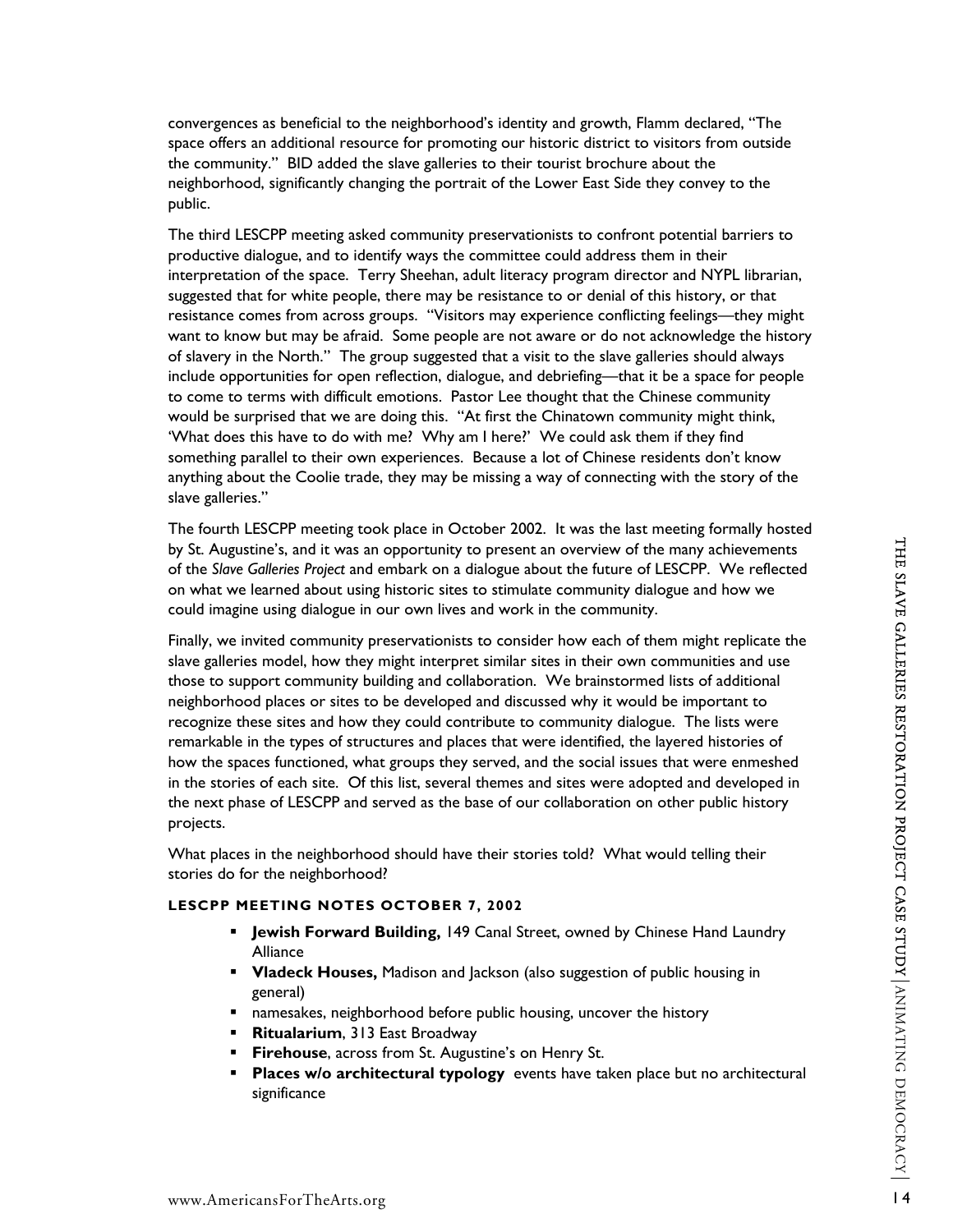- **Spaces that have been transformed from the secular to the sacred** and vice versa, transformation and reuse; why?
- **Networked neighborhood** *(temporal)* How do daily uses/patterns vary? How do these activities comprise the whole of life of the community?
- **Settlement houses** (ones that we have worked with include: University Settlement, Henry Street Settlement, Grand Street Settlement, Hamilton-Madison Settlement, and Education Alliance)
- o How they helped immigrants and responded to changing needs
- o Why? Finding hope in history for new immigrants
- **Bachelor Society experience in Chinatown, history of fighting discrimination** and segregation
- **Public murals** disappearing
- **blocks or intersections** particularly those resulting from implementation of the grid system—explore the implications on use and experience
- **Bialystoker Synagogue**, 7 Willett Street
- **movie theater** now a medical facility on Grand and Essex
- **Allen Street** (boulevard)
- **The First Chinese Presbyterian Church**, 61 Henry Street (also had "slave galleries")
- **Jarmulowsky Bank Building**, Canal and Orchard
- **Kletzker Brothers Aid Association**, Canal and Ludlow
- **Buddhist Temple, near Manhattan Bridge, was an old movie theater**
- **Seward Park, day labor markets**
- **Others**: gathering places, bridges, movie theaters, barber shop, community centers, swimming pools

### **Building Capacity**

**Goal:** Inspire connection, deepen understanding of community issues, and increase the capacity for collaboration and sustained dialogue.

**Objectives:** Host three dialogue training sessions for members of the Slave Galleries Committee, Tenement Museum staff, and community preservationists; pairs of participants partner and hold dialogues with one another's communities; community preservationists bring special groups into the slave galleries for dialogues.

At the first facilitated LESCPP meeting in November 2001, Steve Yip, vice president of operations at the Chinese American Planning Council, asked, "When you deal with these issues, how do you deal with confrontation? People have different value systems. When they come in, they clash. People harden their positions. How do you deal?"

**Example the net Material Bridge, was an old movie theater<br>
Seward Park, day labor markets<br>
Cothers: gathering places, bridges, movie theaters, barber shop, community centers,<br>
swimming pools<br>
Building Capacity<br>
Coal: hasp** The museum and the church realized that to make the slave galleries and other historic places in the neighborhood generate successful dialogue, we needed a cadre of diverse community leaders who could facilitate these exchanges. When we invited community leaders to take facilitation training with Bormann and Campt; six members of the Slave Galleries Committee, five community preservationists, and three Tenement Museum staff members elected to take the training.

The intended outcome of the training was to create a community of neighborhood leaders who are empowered and prepared to use dialogic processes of communication, learning, and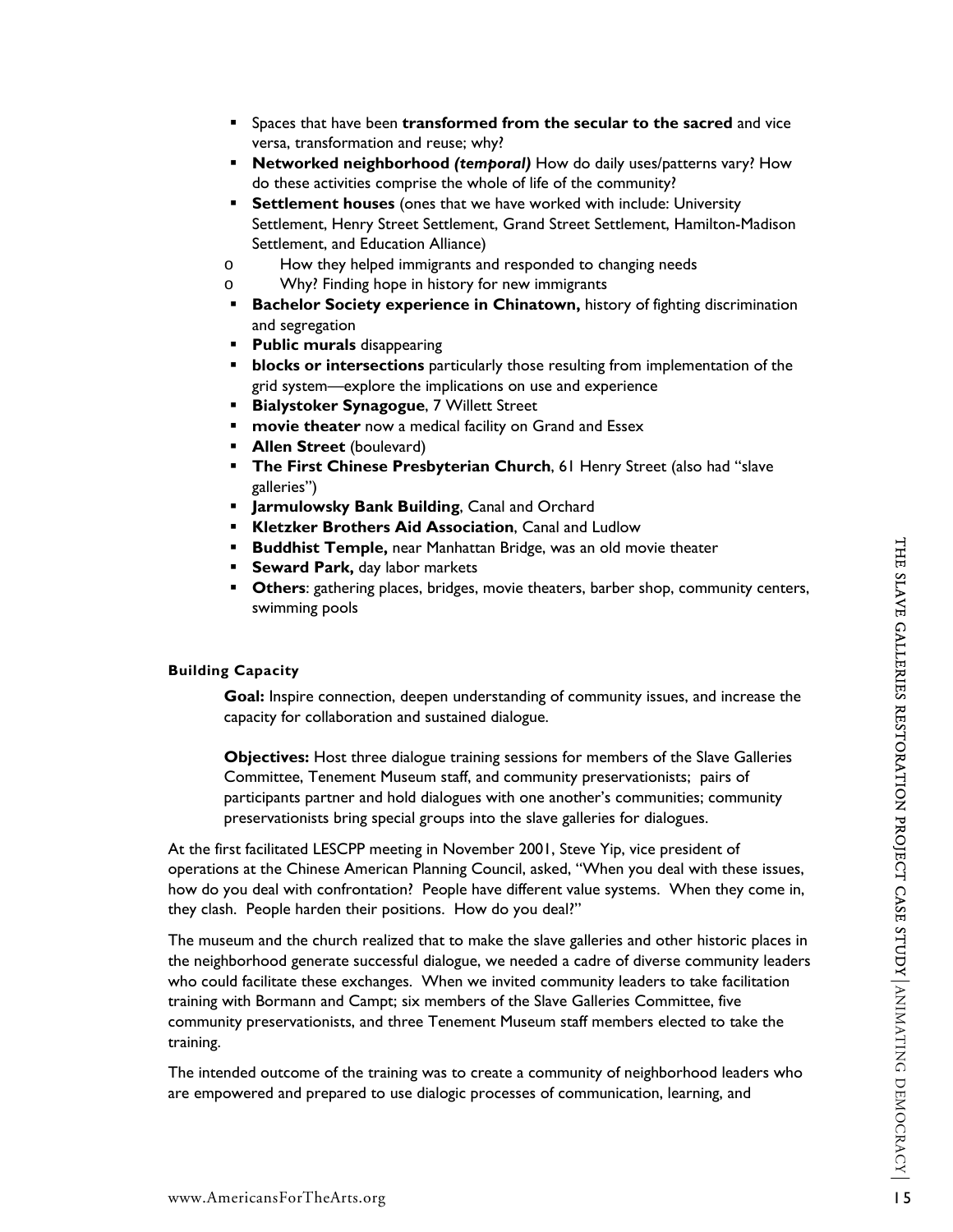decision-making within and between their communities. We needed to promote dialogue as a tool, different from and more effective than the more common strategies of discussion, debate, and competition. Most importantly, we were training ourselves to use historic sites to facilitate dialogue about issues and to create new conversations across communities.

# **Dialogue Training**

Training took place at St. Augustine's Church in three Saturday sessions that ran from 10 a.m. to 2 p.m. Ševčenko, Chice, and Deacon Hopper consulted with Bormann and Campt on the general training work plan to ensure that it met project objectives. They continued to meet to



Dialogue training with Tammy Bormann

review progress and make adjustments as the trainings progressed. Bormann and Campt had created a curriculum and supporting materials that communicated the fundamental lessons of each session. However, the essence of the learning process was experiential. Active engagement in dialogue during each session was key to building competence in facilitation skills, as well as in building awareness of pitfalls.

Individually, we came to our training with a variety of personal and professional goals, largely uninitiated in formal dialogue. For this reason, it was invaluable to begin the first session identifying the functions,

characteristics, and competencies of a facilitator by sharing our past experiences and setting goals. At the end of each session, training participants received a booklet of readings that cover the uses, challenges, and possibilities of dialogue and dialogic learning.

ining with Tammy Bormann Formann to protession identifying the strates. And completencies of a facilitator by sharing our past experiences and setting<br>cost. A the end of each estino, training participants received a bookle The second training session focused on personal skill building and the developing competency in dialogic processes. Bormann and Campt used interactive activities and readings to provide training participants with concrete examples of the skills and competencies required for dialogue facilitation including listening, interpreting, synthesizing, probing, and framing issues. For example, trainees did a fishbowl dialogue exercise. We formed two circles. The inner circle did a dialogue, as those in the outer circle observed. This was designed to teach us the "Eyes and Ears of Facilitation" and how to be watchful of group process. By observing each other and reflecting on our own experiences, we were able to become more critical of the process. Bormann and Campt also highlighted the use of "ice breakers," a warm-up question that can be answered in an open-ended way based on personal experience, and asked us to think about situations in which dialogues would be most useful to us as a learning and communication tool.

Project staff sought to use the process of dialogue training to build strong relationships among the community leaders who were participating. In the second session, each training participant selected a "learning partner" with whom he or she would work throughout the remaining

training sessions. We challenged ourselves to pair across gender, ethnicity, and organizational affiliation. Over the course of the next three months, each team organized and co-facilitated two dialogues with members of their communities or organizations. Each dialogue was to take place at a different site, around a different question:

**Over the course of the next three months, each team organized and co-facilitated two dialogues with members of their communities or organizations.**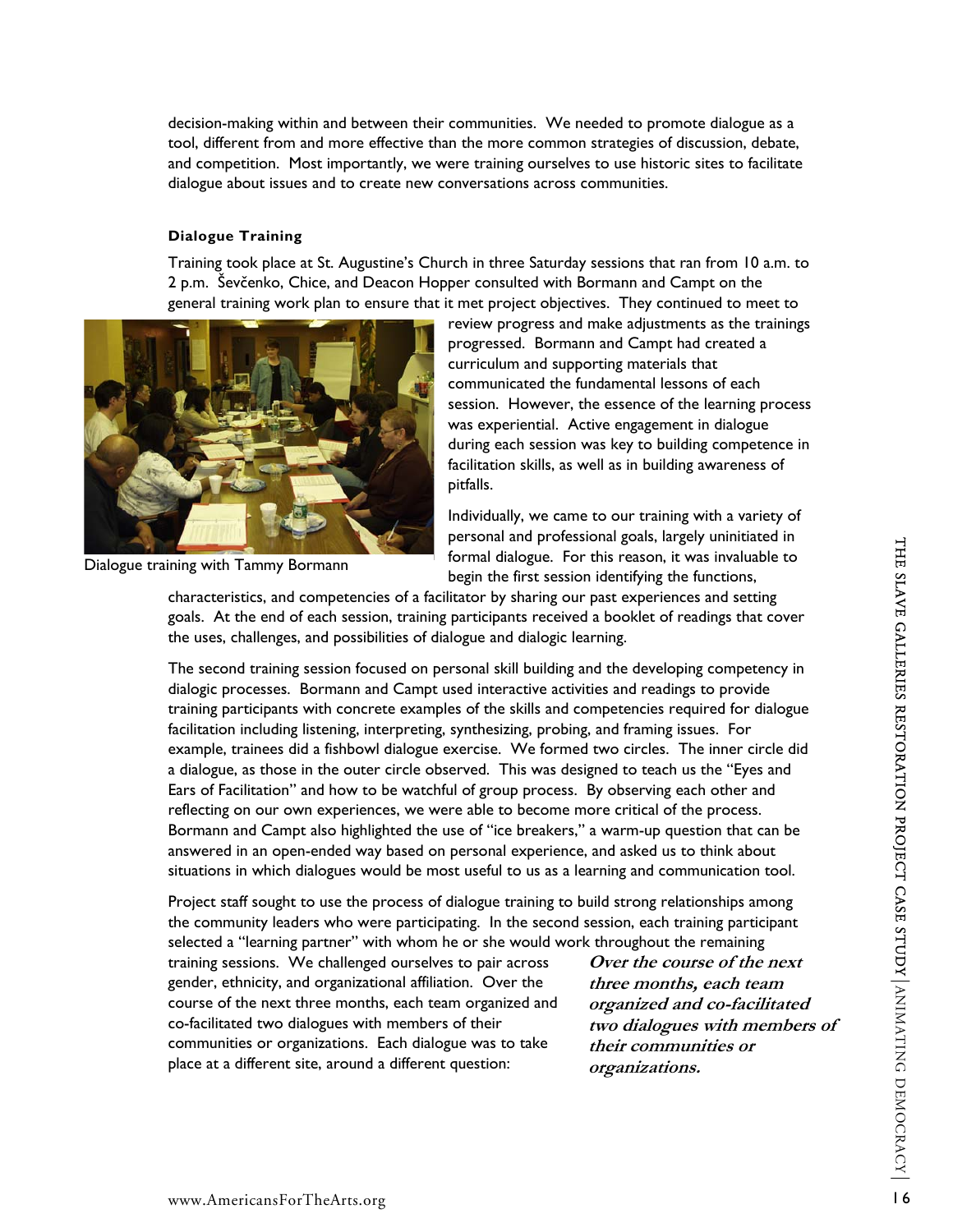At the slave galleries: What kind of reaction do you think you might get from your community when visiting the slave galleries?

At other sites of significance: What historical sites in your neighborhood might inspire civic dialogue within your community and between your community and other communities?

After each session, the learning partners debriefed and provided feedback to one another about process, content, and facilitation. Learning partners were asked to come to the next training session prepared to share their insights and learning experiences with other training participants. In three months, trainees conducted nine dialogues at various locations including the slave galleries with groups of all ages and backgrounds, such as Chinatown teen volunteers, New York Public Library branch staff, public school fifth graders, a Boys' Club, City Lore Poetry Project teens, University Settlement staff, seniors from the community, and church youth.

# **Dialogues**

One facilitator training team, Philip Cohen (Tenement Museum program director) and Minnie Curry (Committee member), invited 12-year-olds from the local boys club to the Tenement Museum. For these first-time visitors to the museum, it was an opportunity to discover that the everyday experiences of immigrants are worthy of commemoration. When asked what places in the neighborhood should be remembered, they identified places that were important to them, such as the boys club and the local pizza parlor. They talked about places in their neighborhood that would help others understand or have insight into their lives and experiences. The discussion seemed to help them recognize how stories could be told through historic spaces and how these spaces could be used to raise awareness around broader themes and issues. The boys even asked whether African Americans lived in our tenement, once again demonstrating that history matters and that members of the Lower East Side want their stories to be told.

where words stock of the local principals and we environment to their energy of the stock of the stock of the stock of the stock of the stock of the stock of the stock of the stock of the stock of the discussion seemed to Perhaps most significantly, as a result of the facilitator training, Afiya Dawson and Lillian Rivera were able to design and conduct the dialogue for our April 9th LESCPP meeting. Tammy assisted them in planning the session, which they did through meetings with one another and conference calls with Tammy and Lisa (as LESCPP coordinator). The night of the actual meeting, both Tammy and David were present, but Afiya and Lillian were responsible for facilitating the meeting with the larger body of community preservationists. Here, the project stakeholders and the community were being empowered to guide the project internally and learning to facilitate new conversations on pressing issues, a lasting outcome beyond the formal existence of the *Slave Galleries Project*.

The third training session focused on reflecting on our experiences and refining our skills. Hands-on experiences as facilitators served as the starting point of our review of what skills are required of a facilitator and what community goals dialogue could help accomplish. We evaluated: what aspects of facilitation are most challenging; when we felt most competent; when we felt least competent; when dialogue is not an appropriate process to use; how to deal with conflict in the group.

In addition to helping with communication across organizations and communities, trainees shared and collaborated as they were grappling with issues within their own spheres. For instance, Lillian Rivera sought help in her frustrated attempts to mediate between parents and principals and other school board representatives over changing school policies. Other trainees offered Rivera their suggestions of how she could re-establish communication and trust and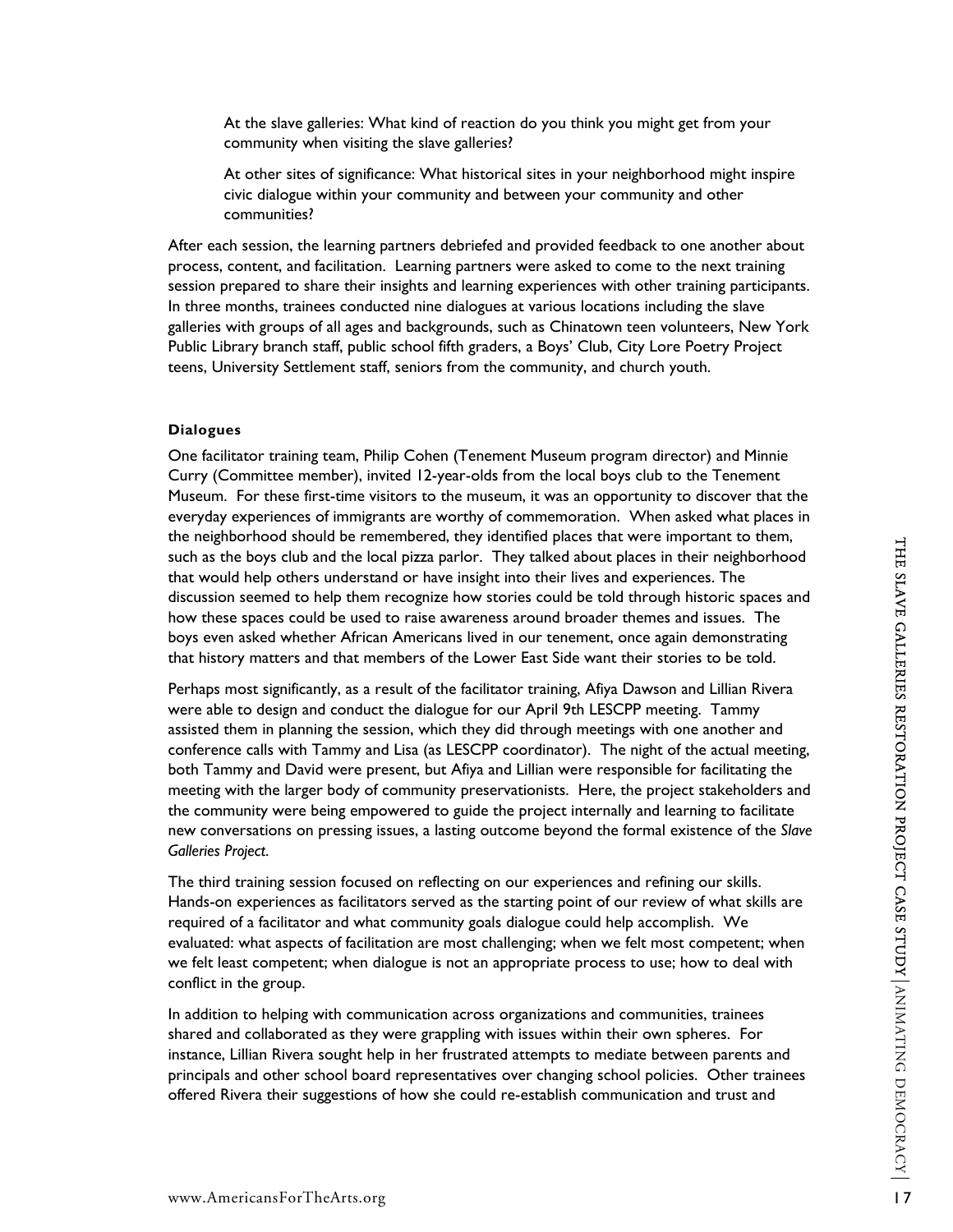serve as an advocate. Seitu Jemel-Hart said that the training had given him a new perspective on the use of dialogue techniques that he already employed in his job coordinating arts programs for settlement houses and that he had been inspired to share these techniques with his colleagues.

Trainees were unanimous in their desire for more practice dialogues and feedback. In response, Tammy and David agree to return for a fourth and final session of training. This final training session was offered as a time to deal with specific questions about facilitating, to recognize successes, and consider specific challenges or problems. Challenges included: resisting being drawn into the conversation; difficulty getting people to respond; need for facilitators to know the "facts" (background of the discussion theme); gauging when participants are and are not ready to participate; being able to distinguish between facts, perspective, and opinion.

The session was framed by the following questions:

What are the two most important things you've learned about facilitation? What are the challenges and ways you need to grow?

What is dialogue? How does it differ from other forms of communication? What is a special moment you've experienced with dialogue that illustrates what it is?

How do you get people to engage in/agree to dialogue on difficult issues? How do you bring people together?

Rodger Taylor reflected on challenges he faced in his practice dialogue. "The problem was it felt more like a conversation than a dialogue. I pushed the conversation but ended up sometimes putting out opinions and being asked questions and answering them instead of pushing them on to someone else. I realize now what I should have been doing."

Finally, we created lists of valuable suggestions by brainstorming what dialogue around historic sites could do for our community.

**Goal:** Create a model for other American communities to preserve their own history as a tool for establishing a sense of commonality and shared purpose.

**Objectives:** Assist community preservationists to identify their own special places worth preserving or interpreting; support the development of the Animating Democracy case study; support the development and dissemination of reports and work products from the dialogue training; encourage LESCPP participants to attend conferences.

Rodger Taylor reflected on challenges he faced in his practice dialogue. "The problem was it felt<br>more like a conversation than a dialogue. I pushed the conversation but earded up sometimes<br>putting out cophions and being s At our final community preservationist dialogue training, we asked participants to say how they felt they could use dialogue around neighborhood places in their own work on the Lower East Side. We intentionally wanted to encourage participants to apply what they had experienced in the *Slave Galleries Project* to their own projects and issues. Participants imagined a host of ways to use their new skills to address civic issues. Many spoke about general ways they hoped to use dialogue to promote healing and understanding across boundaries such as building bridges between broken communities, showing groups what they can personally learn from other people's histories, or teaching long-time community members about the experience of groups who lived in the area before them.

Others identified specific issues and places around which they wanted to generate dialogue. Afiya Dawson of the Slave Galleries Committee described, for example, a historic high school building that was being converted into market-rate housing that raised questions in the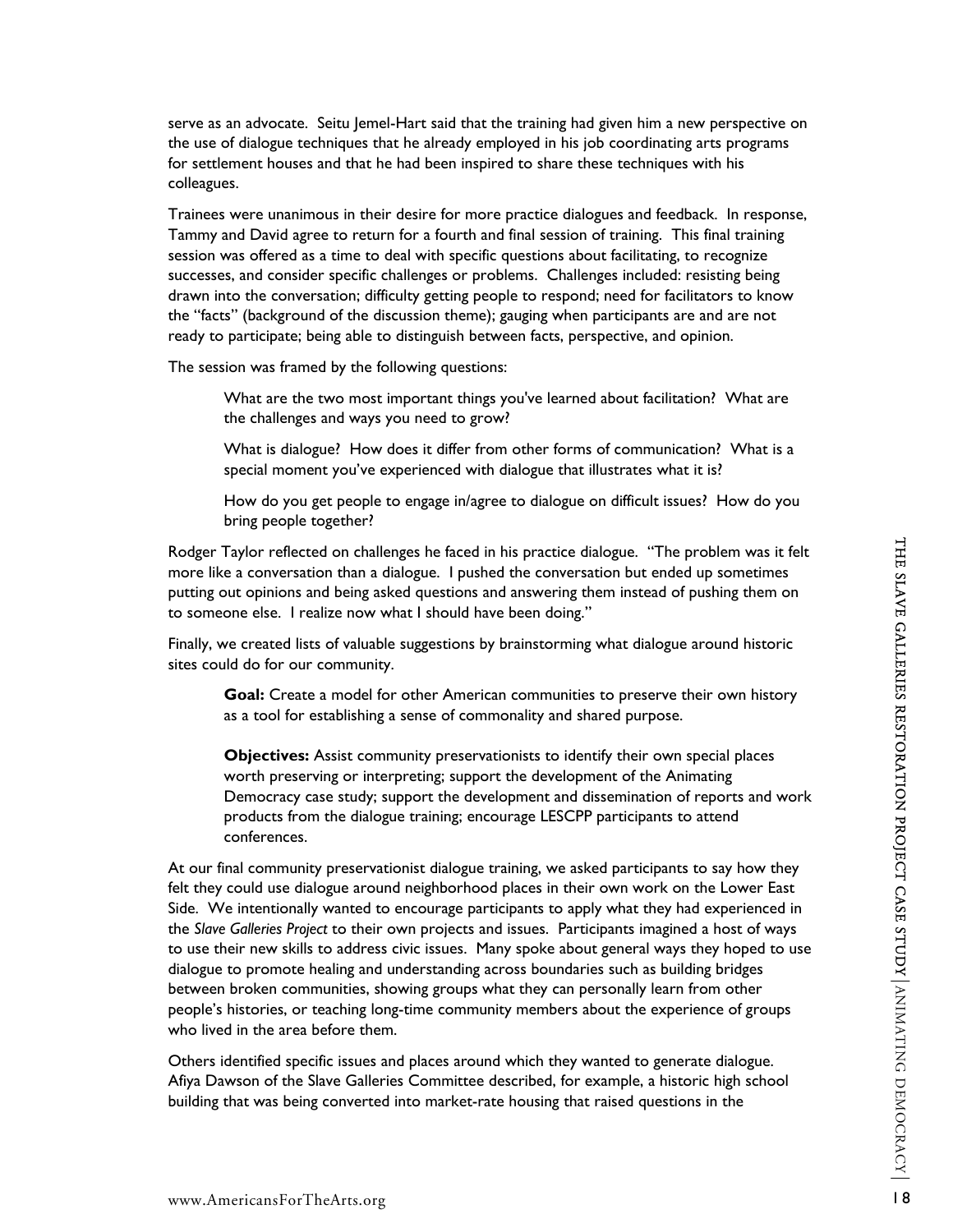community about who was making decisions as well as what it meant to lose this historic building to contemporary purposes.

Over the course of the project, LESCPP began to earn a reputation as a vibrant, diverse force for identifying and interpreting community histories as starting points for dialogue. *Place Matters*, an initiative of the Municipal Art Society and the nonprofit City Lore, approached LESCPP to



help with their project, developing innovative markers for neighborhood places that are valued for their historic connection and their traditional use, as well as their importance in the lives of people today. They selected two artists to work with community preservationists to identify places and issues that should be marked.

In November 2002, artists met with community preservationists to collect ideas for stories and places that should be commemorated. In dialogues that included break-out groups and brainstorming, participants talked about why these stories should be

Deacon Hopper with a group in the slave gallery

told and how telling these stories can help raise issues their communities are facing today, including challenges of immigration, struggles over housing, and interethnic relations. Based on these discussions, the artists returned with a presentation on four places and related themes that they selected as sites that represent ways in which places have "moved within the currents" of the Lower East Side. The community preservationists provided feedback on the designs and observations on whether these designs addressed the relevant neighborhood themes.

| of the Lower East Side. The community preservationists provided feedback on the designs and<br>observations on whether these designs addressed the relevant neighborhood themes. |                |                                                                                                                                                                                                                                                                                                                                                                                                                                                                                                                                                                                                                                                                                                                                                                                 |                                                              |
|----------------------------------------------------------------------------------------------------------------------------------------------------------------------------------|----------------|---------------------------------------------------------------------------------------------------------------------------------------------------------------------------------------------------------------------------------------------------------------------------------------------------------------------------------------------------------------------------------------------------------------------------------------------------------------------------------------------------------------------------------------------------------------------------------------------------------------------------------------------------------------------------------------------------------------------------------------------------------------------------------|--------------------------------------------------------------|
| exchanges:                                                                                                                                                                       |                | The artists met with the LESCPP group three times from November 2002 to March 2003,<br>continually refining their design. The exhibition of eight design-team, site-marker proposals was<br>held in March and April 2003 at the Municipal Art Society. As part of the exhibition, community<br>preservationists presented their experience to over 50 people at a public panel presentation<br>about the dialogue-based approach to developing public art and history projects. Members of<br>the Slave Galleries Committee and Tenement Museum Project staff have established themselves<br>as a resource to those in the field who want to learn from the grassroots preservation model<br>and dialogue approach. We have presented the model at professional conferences and | THE SLAVE GALLERIES RESTORATION PROJECT CASE STUDY ANIMATING |
|                                                                                                                                                                                  | October 2001   | Animating Democracy Learning Exchange, Chicago                                                                                                                                                                                                                                                                                                                                                                                                                                                                                                                                                                                                                                                                                                                                  |                                                              |
|                                                                                                                                                                                  | November 2001  | National Trust for Historic Preservation, National<br>Preservation Conference, Providence                                                                                                                                                                                                                                                                                                                                                                                                                                                                                                                                                                                                                                                                                       |                                                              |
|                                                                                                                                                                                  | December 2001  | New York City Museum Educators Roundtable, New York                                                                                                                                                                                                                                                                                                                                                                                                                                                                                                                                                                                                                                                                                                                             |                                                              |
|                                                                                                                                                                                  | March 2002     | Southeast Regional African American Preservation Alliance,<br>St. Helena Island, South Carolina                                                                                                                                                                                                                                                                                                                                                                                                                                                                                                                                                                                                                                                                                 |                                                              |
|                                                                                                                                                                                  | September 2002 | American Association for State and Local History, Portland, Oregon                                                                                                                                                                                                                                                                                                                                                                                                                                                                                                                                                                                                                                                                                                              |                                                              |
|                                                                                                                                                                                  | November 2002  | Animating Democracy Learning Exchange, Los Angeles                                                                                                                                                                                                                                                                                                                                                                                                                                                                                                                                                                                                                                                                                                                              |                                                              |
|                                                                                                                                                                                  | April 2003     | Animating Democracy Learning Exchange, New York City                                                                                                                                                                                                                                                                                                                                                                                                                                                                                                                                                                                                                                                                                                                            |                                                              |
|                                                                                                                                                                                  | April 2003     | <b>Baltimore Diversity Summit, Baltimore</b>                                                                                                                                                                                                                                                                                                                                                                                                                                                                                                                                                                                                                                                                                                                                    |                                                              |
|                                                                                                                                                                                  | Ongoing        | Archivist group started in the Episcopal Diocese                                                                                                                                                                                                                                                                                                                                                                                                                                                                                                                                                                                                                                                                                                                                |                                                              |
|                                                                                                                                                                                  | October 2003   | Animating Democracy Learning Exchange, Flint                                                                                                                                                                                                                                                                                                                                                                                                                                                                                                                                                                                                                                                                                                                                    |                                                              |
|                                                                                                                                                                                  | October 2003   | Mid-Atlantic Association of Museums, Newark                                                                                                                                                                                                                                                                                                                                                                                                                                                                                                                                                                                                                                                                                                                                     |                                                              |
|                                                                                                                                                                                  | March 2004     | National Park Service, New York City                                                                                                                                                                                                                                                                                                                                                                                                                                                                                                                                                                                                                                                                                                                                            |                                                              |
|                                                                                                                                                                                  | April 2004     | Organization of American Historians, Boston                                                                                                                                                                                                                                                                                                                                                                                                                                                                                                                                                                                                                                                                                                                                     |                                                              |
|                                                                                                                                                                                  | September 2004 | American Association for State and Local History, St. Louis                                                                                                                                                                                                                                                                                                                                                                                                                                                                                                                                                                                                                                                                                                                     |                                                              |
|                                                                                                                                                                                  |                |                                                                                                                                                                                                                                                                                                                                                                                                                                                                                                                                                                                                                                                                                                                                                                                 | DEMOCRACY                                                    |
| www.AmericansForTheArts.org                                                                                                                                                      |                |                                                                                                                                                                                                                                                                                                                                                                                                                                                                                                                                                                                                                                                                                                                                                                                 | 9                                                            |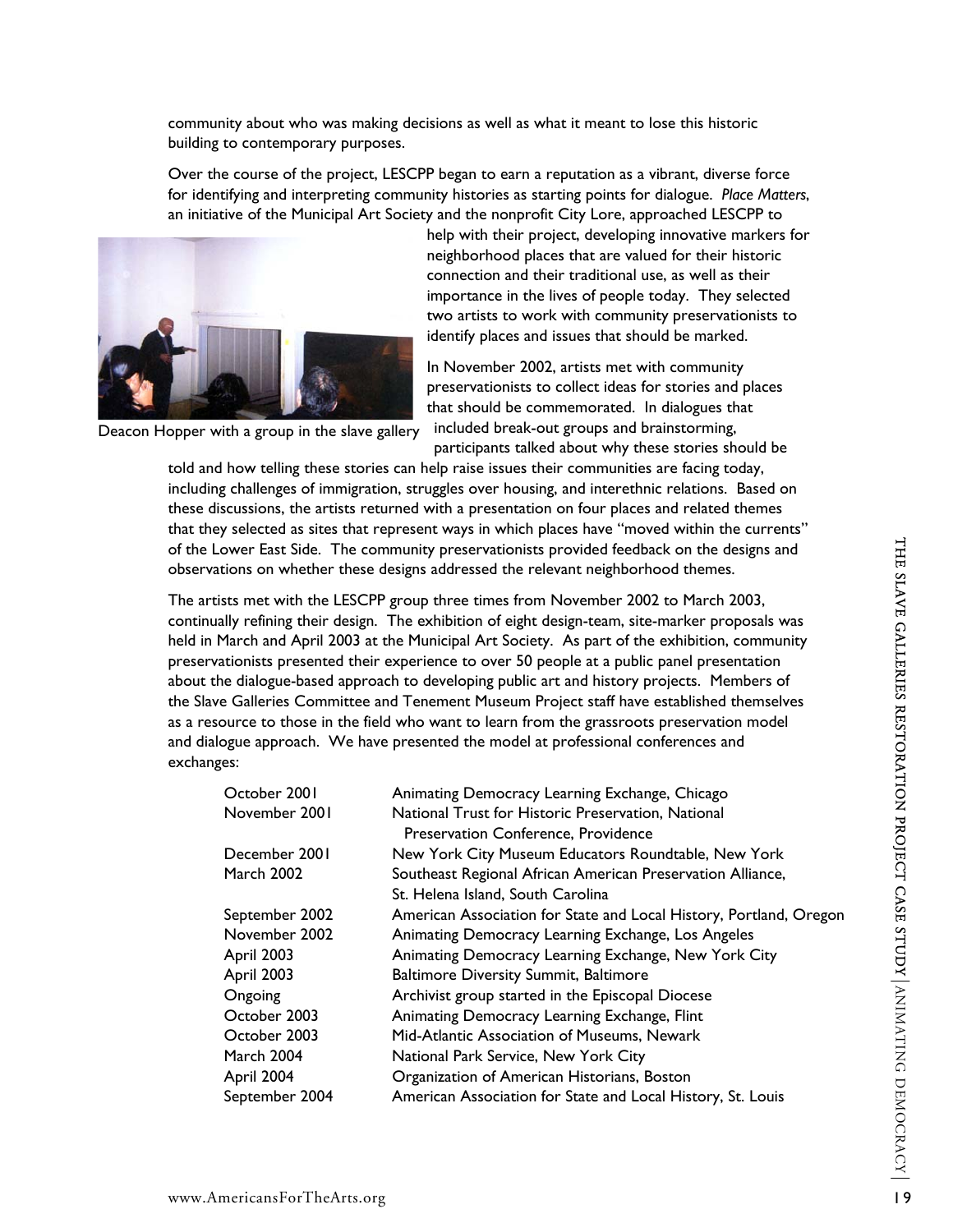# **IMPACTS OF ARTS-BASED CIVIC DIALOGUE WORK ON PARTNERS AND THE NEIGHBORHOOD**

The Tenement Museum viewed the *Slave Galleries Project* as an opportunity to test and explore how historic sites could serve as new sites for dialogue on pressing contemporary issues and as vital resources for community needs. The *Slave Galleries Project* established a new model for preservation, dialogue, and the role of a historic site in its community that the Tenement Museum could learn from and replicate at historic sites around the world.

# **At the Museum and the Church**

The Tenement Museum had a long commitment to serving as a center for dialogue, but this commitment evolved after the museum was established. The *Slave Galleries Project* showed how an intent to stimulate dialogue could be integrated into the development of a preservation project from its inception and could become a permanent part of the historic space. The museum was able to apply this experience to the development of its latest exhibit, "Piecing It Together: Immigrants in the Garment Industry," a re-creation of an 1890s sweatshop. When research was just in the preliminary stages, and before any work had been done to the space, project staff invited community preservationists and people working in different areas of the garment industry today to visit the 325-square-foot apartment that had served as Harris and Jennie Levine's home and dressmaking shop and discuss the issues it raised for the garment industry today. In the end, the museum actually built these conversations into the exhibit itself

by editing participants' perspectives on the garment industry into an audio program that introduces the exhibit to all visitors and establishes the exhibit as a dialogic space.

The *Slave Galleries Project* helped the Tenement Museum to create a permanent public dialogue program around its exhibits. After receiving training

**The Slave Galleries Project showed how an intent to stimulate dialogue could be integrated into the development of a preservation project from its inception and could become a permanent part of the historic space.** 

in dialogue design and facilitation, project staff developed a public program available to group tour visitors that uses the museum's restored apartments as the starting point for dialogue about immigration, public assistance, labor, and cultural identity.

industry tody. In the end, the moustary built these conversations into the exhibit itself<br>industry into an audio program that throduces the<br>minutar of interactions and the exhibit as a minitent to stimulate dialogue could For St. Augustine's, the project laid the groundwork for the church to establish a cultural organization around the slave galleries. Deacon Hopper undertook considerable training in the field of historic preservation. The National Trust nominated him as an Emerging Preservation Leader for Historic Preservation and invited him to its annual conference with special training sessions two years in a row. He has been involved in the development of a Northeast Regional African American Preservation Alliance and a network of African American sites in New York City.

The Project also trained almost half of the committee as dialogue facilitators. This ensured that the slave galleries would continue to generate effective dialogue. As an unintended, but vitally important, consequence, the training helped the Slave Galleries Committee to recognize, reflect on, and address many of the internal issues that thwarted its own work on the project. These included resolving internal disagreements about how the project should be administered and addressing the concerns of the congregation about whether the space should be preserved and interpreted.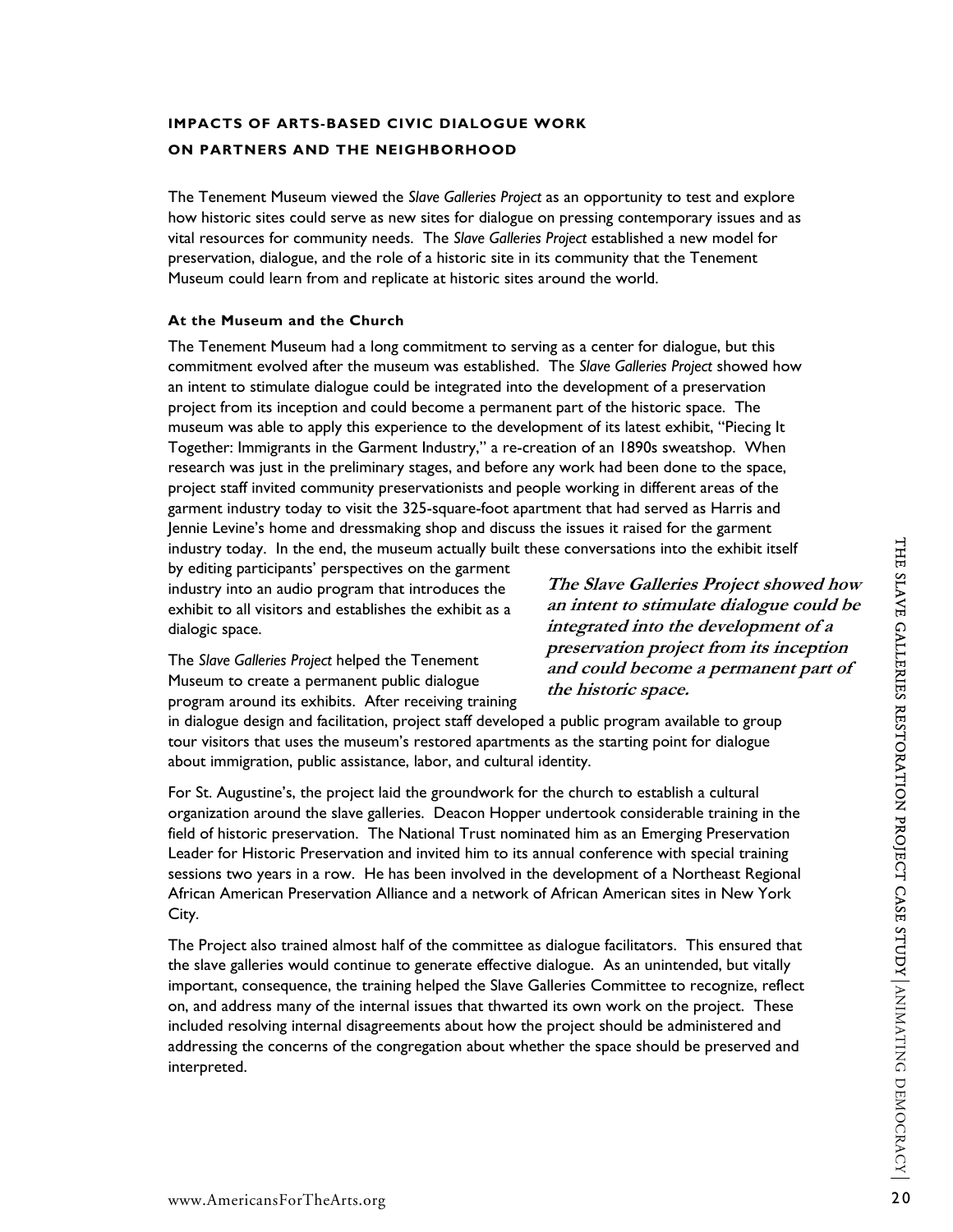The national attention that Animating Democracy brought to the project had a significant impact on how the slave galleries were viewed within the church community. Everyone in the congregation knew what those spaces were. But many were not ready or willing to face the horror they represented, and either did nothing to support, or actively opposed, the committee's work to interpret them. Although they came to church every Sunday, many congregants had never set foot in the space. But at each of the events held around the space the anniversary celebrations organized by St. Augustine's, the LESCPP meetings that brought people from across the neighborhood, and especially the dialogue held in April 2003 as part of the Animating Democracy national convening—it became clear that this space, and the work of the committee, had tremendous meaning for people far beyond the church. At these events, several congregants were inspired to climb the stairs for the first time. Thus the national attention helped the Slave Galleries Committee to secure stronger support within its own community. Deacon Hopper summarized:

The dialogic process afforded us an important opportunity to learn new skills that proved to be very helpful in ways that actually went beyond our work with the Slave Galleries Committee into our interactions in the church and with the community at large. We fully expect the training to have a lasting impact on our lives and our work. Importantly, the learned dialogue techniques allowed us to develop some very useful, actionable data from the dialogue participants. Additionally, having participated in an Animating Democracy Exchange as well as being the subject in a subsequent ADI case study, offered me and the Slave Galleries Committee a splendid opportunity to experience other preservation projects and to develop contacts with other ADI program participants. In summary, participation in the ADI Program has offered me and other members of the Slave Galleries Committee an important opportunity to grow and learn in ways that have and will continue to benefit our restoration and preservation project.

### **In the Neighborhood**

stowy, oriered me and the sate comparison of the ADI Program participation in the ADI Program participation in the ADI Program participation in the ADI Program participation in the ADI Program participation in the ADI Prog The *Slave Galleries Project* established the Lower East Side Community Preservation Project as an ongoing, organized, and recognized forum for developing community history initiatives that address shared neighborhood concerns. Led by example of the slave galleries, the museum has already begun fund-raising to make LESCPP a permanent resident in the neighborhood. LESCPP's next project will be a walking tour, led by community preservationists, that links many of the historic sites identified through their work on the *Slave Galleries Project* and the placemarking project, in collaboration with Place Matters. The tour will explore diverse sites and stories that raise issues community preservationists identified through their work with LESCPP, and will end with a tour and dialogue at the slave galleries. It will offer a very different portrait of the neighborhood than current walking tours do, a badly needed corrective to the historic district.

The project also prompted a marked shift in neighborhood support for the role of history and historic preservation in community development. In the winter of 2002, the museum became involved in a controversial dispute with the owner of an adjacent property who had damaged the historic integrity of 97 Orchard Street, the museum's National Historic Site. At a public hearing about the dispute, several community preservationists spoke publicly, at political risk, in favor of preserving the places that help us to remember the neighborhood's diverse heritage. Their testimonies serve as an example of how an arts-based community dialogue process can inspire new grass-roots commitment to the arts and humanities.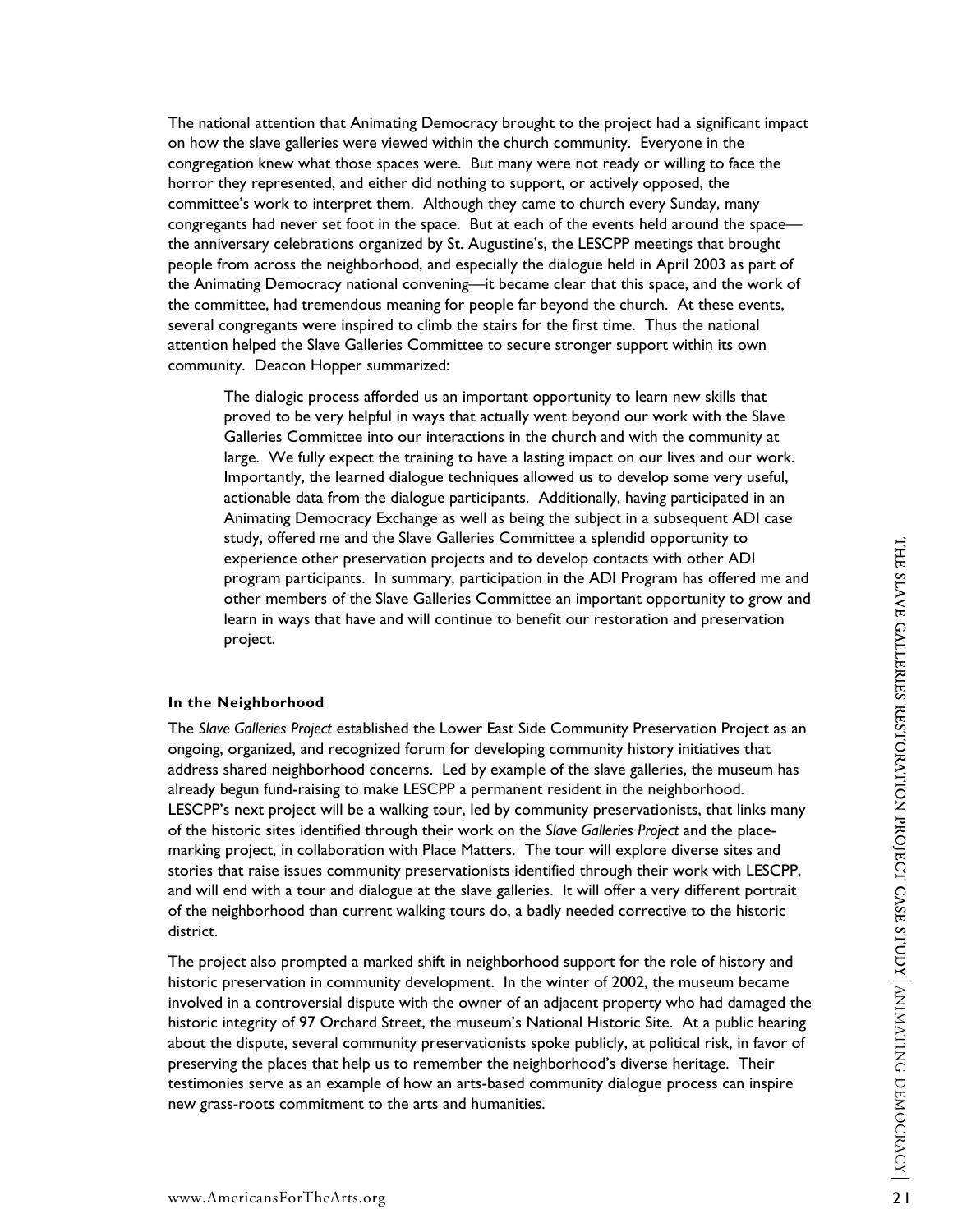# **QUESTIONS FOR THE FUTURE**

We took our role as social scientists in the Animating Democracy Laboratory very seriously. We were conscious that we should watch this experiment closely in order to develop new knowledge and test new practices for ourselves and for historic sites around the world. At the outset, we established specific goals. At the end, we evaluated ourselves against those goals. But at the end of the evaluation, we wondered: Did our indices for success fully test the potential role of dialogue as an instrument of effective, democratic change? We were left with many unanswered questions that should be discussed and addressed in order for this work to continue:

### *What is the best way to structure a collaboration for arts- and humanities-based civic dialogue?*

While both the Tenement Museum and St. Augustine's had long histories of working with other organizations in the community, neither had entered into such a deep and long-term partnership; and neither had ever had so much at stake. Within the ranks of both organizations, suspicions arose about where and why money was being spent. Project leaders from both organizations struggled to mediate between the concerns of their respective organizations and the goals of the collaboration. The project required strong leadership and organizing within both organizations in order to build and maintain support for the project as it was structured.

The project took dialogue as an art and science by seriously, and was as committed to<br>preservation of the slave galiteries. To that end, project leaders per to considerable time and<br>times perfecting dialogue designs and t The project took dialogue as an art and science very seriously, and was as committed to developing an effective design for dialogue as it was to creating an effective design for the preservation of the slave galleries. To that end, project leaders spent considerable time and funds perfecting dialogue designs and training community leaders to facilitate them. While the staff of both organizations supported in theory the idea of dialogue, both understood it primarily as a natural process that did not require significant time, and certainly not money, to develop. Although the amount of money spent on research and preservation was over twice what was spent on dialogue, project leaders from both institutions heard similar concerns from their colleagues: it sounds like you're spending more money on talk than you are on action.

For both organizations, the national attention brought to the project by Animating Democracy the fact that the project was part of a highly publicized national laboratory that would influence the fields of arts, humanities, and community development—helped garner internal support for the more experimental aspects of the work. However, we recognize that the "soft" cost of dialogue will be extremely difficult to justify in any arts- and humanities-based dialogue project's work. The question of how much and what kind of professional consultation is needed, and

what funds are required to support it, is a critical one to address, especially if we want to inspire smaller organizations to take on this work.

Reflecting on the collaboration, both project leaders felt that the partnership might have worked better if St. Augustine's had received the grant directly and contracted the Tenement Museum to perform specific

**Creating more equity between large- and small-budget organizations in order to establish more equitable collaborations is a challenge for future grass-roots cultural work.** 

services. Unfortunately, in addition to being a religious institution, St. Augustine's budget and infrastructure could not necessarily accommodate the administration of an \$80,000 grant. Part of the advantage of partnering with the museum was its ability to secure funds from a variety of sources that were not available to St. Augustine's. Creating more equity between large- and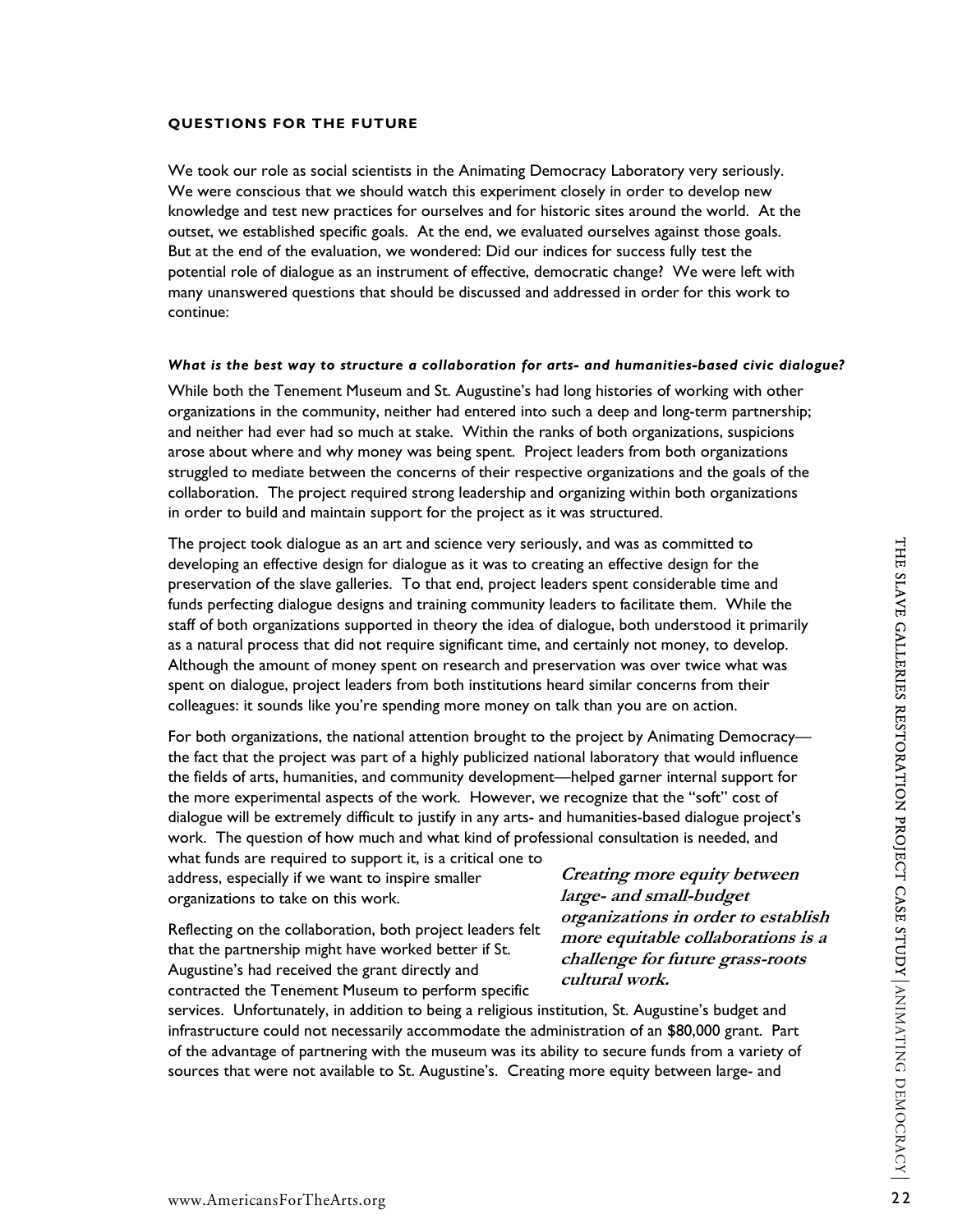small-budget organizations in order to establish more equitable collaborations is a challenge for future grass-roots cultural work.

#### *How much is dialogue worth?*

In introducing us to the concept of dialogue, consultant Tammy Bormann prepared us: "Dialogue," she warned, "is a very artificial process." Cross-cultural dialogue is even more artificial. Steve Yip, of the Chinese American Planning Council, told us he came to meeting after meeting because, although he might have some political differences with our approach, it was so rare to see cross-cultural dialogue actually taking place in any form. These dialogues only took place because of the tireless work by Lisa Chice to organize deliberately mixed groups of people to come together—sending them letters, calling them on the phone—and by Tammy Bormann to intentionally structure their interaction with one another once they came through the door.

There is no doubt that this kind of cross-cultural dialogue and collaboration is rich, rewarding, and critical to community organizing. But it must be recognized that it is incredibly timeconsuming to orchestrate and is therefore incredibly expensive. Small organizations may not have the resources to make it happen. We noticed this when assigning our community preservationists the task of facilitating a practice dialogue in teams. All of them were excited to facilitate the dialogue and were willing to dedicate time to it, but were often challenged to recruit and organize mixed groups of people. Our community preservationists were supposedly the people with the closest ties to neighborhood groups, but even organized groups like afterschool programs or tenants associations can be hard to corral around a specific schedule. Instead, most teams wound up facilitating one dialogue with one facilitators' constituency and another with the other's. Even within that structure, the most difficult work was in scheduling the groups. The only reason we were able to make LESCPP so successful is that we had dedicated staff people to help organize the logistics.

#### *How can you make the investment in dialogue pay off?*

we would be the state we gale the state of the state of the state of the state of the state. This has the state of the state of the state of the state of the state of the state of the state of the state of the state is so Because dialogue is so resource intensive, it was important to us to make our training survive beyond the project and build capacity for new projects. As the proliferation of projects and the continued dedication of community preservationists shows, our training met our goal of creating a new cadre of community facilitators. What we did not realize at the outset was that the impact of training individuals can be limited if they are the only ones trained within their organizations. The individual has new capacities, but this individual has only so much time to exercise them; the impact would be much greater if the entire organization were introduced to dialogue. They could then use this new capacity to address the issues and challenges they face.

The slave galleries have only begun to realize their potential as powerful tools for civic dialogue. And while we focused on the specific issue of marginalization and exclusion, our project has shown us that the slave galleries will serve as a resource for people dealing with a whole range of different questions and challenges. We asked our visitors: If you could bring anyone to the slave galleries, who would you bring? What would you use the space to discuss with them? The answers speak for themselves:

*Pastors and ministers should come to learn: what it means to be spiritual; about ministering to a diverse population; what it feels like to be in an underserved group; how moral standards may change over generations . . .*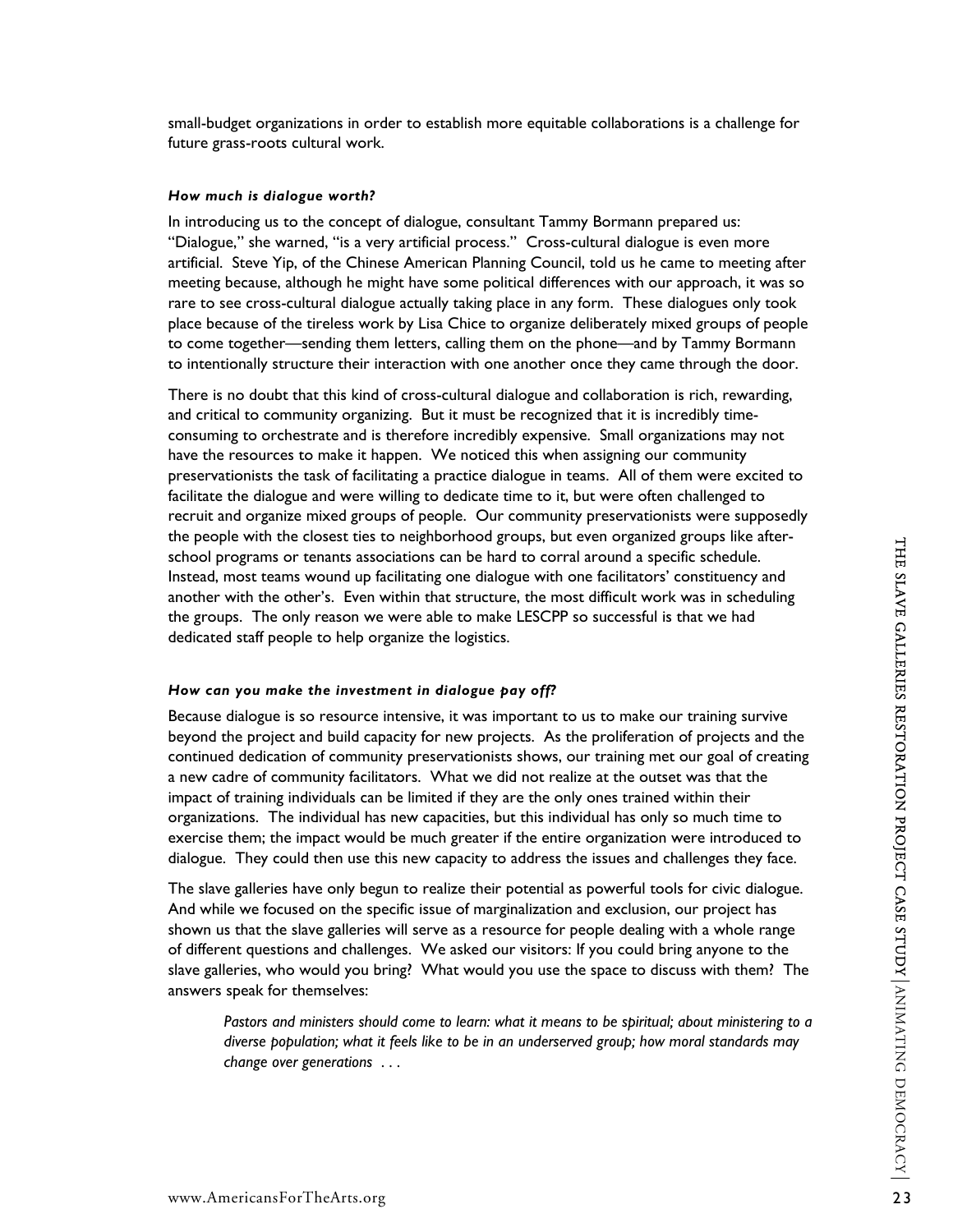*Media should be shown that the level of invisibility for those who had to sit in the galleries echoes the status of minorities in the media today.* 

*Supreme court justices who are reviewing affirmative action policy should come and experience in a visceral way the legacy of slavery.* 

*Those involved in reparations should come and consider who was here and what they lost.* 

*Those who write textbooks and curricula should come and see this history.* 

*My Uncle Eddie who didn't have a good thing to say about anyone who wasn't Polish.* 

*My future children.* 

As part of Animating Democracy's Critical Perspectives writing project, the Slave Galleries Restoration Project *was the subject of four additional essays. Essays by public historian John Kuo Wei Tchen ("Freedom's Perch: The "Slave Galleries" and the Importance of Historical Dialogue"); storyteller and historical interpreter, Lorraine Johnson-Coleman ("The Colors of Soul"); Slave Galleries Committee member and St. Augustine's congregant, Rodger Taylor ("St. Augustine's Church Slave Galleries Project"); and former Lower East Side Tenement project coordinator, Lisa Chice ("Building upon a Strange and Startling Truth") may be found at: www.AmericansForTheArts.org/AnimatingDemocracy/.* 

\* \* \*

**Liz Ševčenko** is vice president of programs for the Lower East Side Tenement Museum. She is a candidate for a Ph.D. in American history at New York University, director of the Usable Past Project, and a teaching assistant in African American history at New York University. Ševčenko has pioneered ways to explore contemporary issues through a historic lens. In her program, *Whose Neighborhood Is This?*, she invited residents of the Lower East Side to create a collective map of neighborhood spaces from their memories as a tool to inspire dialogue between diverse residents about their claims to urban space. As director of the founding conference of Historic Site Museums of Conscience, Ševčenko has worked with the directors of historic sites around the world to strengthen their capacity to use the past as a tool for addressing contemporary concerns. The Lower East Side Tenement Museum and its programs have served as a laboratory and model for historic sites around the world that are striving to use their sites to stimulate civic dialogue.

Liz Seveenko is vice president of programs for the Lower East Side Tenement<br>
Museum. She is a candidate for a Ph.D. in American Mistory at New York University,<br>
director of the Usable Past Project, and a teaching assistant **The Reverend Deacon Edgar W. Hopper** is chair of the St. Augustine's Slave Galleries Restoration and Preservation Committee and is its on-site coordinator. A graduate of Howard University in Washington, D.C., he is the president and owner of E. W. Hopper Associates, a personalized marketing consulting firm. His corporate experience includes a long term position at the Ziff-Davis Publishing Co. where he held the positions of Vice-President, Publishing Director, Electronics Division, and Corporate Vice-President, Marketing. An ordained Episcopal minister, Deacon Hopper's ministry includes, in addition to his liturgical duties at St.Augustine's, an annual missionary responsibility in Haiti working with the Salesian Sisters who care for the poorest of the poor children; membership in the Lower East Side AIDS Strategy Group and the teaching of Bible Study at Housing Works, one of Lower Manhattan's largest AIDS Service facilities. Deacon Hopper has been a guest lecturer in advertising and marketing at a number of Black colleges and universities in the South; has taught Entrepreneurship and Leadership Development at the Fashion Institute of Technology, the High School